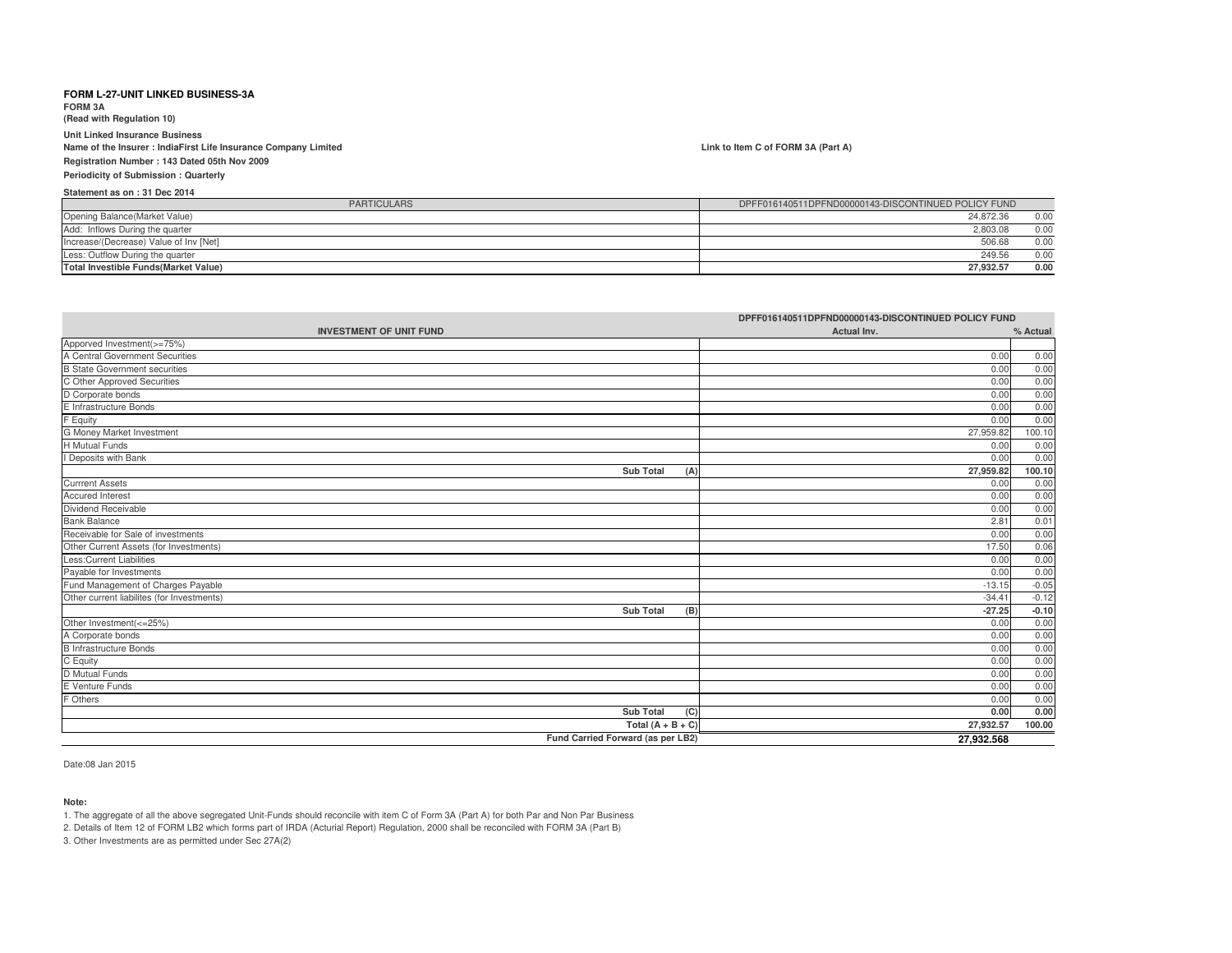**FORM 3A(Read with Regulation 10)**

**Unit Linked Insurance Business**

 **Name of the Insurer : IndiaFirst Life Insurance Company LimitedRegistration Number : 143 Dated 05th Nov 2009**

### **Periodicity of Submission : Quarterly**

### **Statement as on : 31 Dec 2014**

| PARTICULARS                                  | ULGF001240111EBPEQADFND143-IndiaFirst EBP - Equity Advantage Fund |
|----------------------------------------------|-------------------------------------------------------------------|
| Opening Balance(Market Value)                | 31.22<br>0.00                                                     |
| Add: Inflows During the quarter              | 92.27<br>0.00                                                     |
| Increase/(Decrease) Value of Inv [Net]       | 0.00<br>2.62                                                      |
| Less: Outflow During the quarter             | 0.00<br>0.28                                                      |
| <b>Total Investible Funds (Market Value)</b> | 0.00<br>125.82                                                    |

|                                            | ULGF001240111EBPEQADFND143-IndiaFirst EBP - Equity Advantage Fund |          |
|--------------------------------------------|-------------------------------------------------------------------|----------|
| <b>INVESTMENT OF UNIT FUND</b>             | Actual Inv.                                                       | % Actual |
| Apporved Investment(>=75%)                 |                                                                   |          |
| A Central Government Securities            | 0.00                                                              | 0.00     |
| <b>B</b> State Government securities       | 0.00                                                              | 0.00     |
| C Other Approved Securities                | 0.00                                                              | 0.00     |
| D Corporate bonds                          | 0.00                                                              | 0.00     |
| E Infrastructure Bonds                     | 0.00                                                              | 0.00     |
| F Equity                                   | 108.16                                                            | 85.96    |
| G Money Market Investment                  | 11.90                                                             | 9.46     |
| <b>H</b> Mutual Funds                      | 0.00                                                              | 0.00     |
| I Deposits with Bank                       | 0.00                                                              | 0.00     |
| <b>Sub Total</b><br>(A)                    | 120.06                                                            | 95.42    |
| <b>Currrent Assets</b>                     | 0.00                                                              | 0.00     |
| <b>Accured Interest</b>                    | 0.00                                                              | 0.00     |
| Dividend Receivable                        | 0.00                                                              | 0.00     |
| <b>Bank Balance</b>                        | 0.99                                                              | 0.78     |
| Receivable for Sale of investments         | 0.00                                                              | 0.00     |
| Other Current Assets (for Investments)     | 0.00                                                              | 0.00     |
| <b>Less:Current Liabilities</b>            | 0.00                                                              | 0.00     |
| Payable for Investments                    | $-0.62$                                                           | $-0.49$  |
| Fund Management of Charges Payable         | $-0.10$                                                           | $-0.08$  |
| Other current liabilites (for Investments) | 0.00                                                              | 0.00     |
| <b>Sub Total</b><br>(B)                    | 0.27                                                              | 0.21     |
| Other Investment(<=25%)                    | 0.00                                                              | 0.00     |
| A Corporate bonds                          | 0.00                                                              | 0.00     |
| <b>B</b> Infrastructure Bonds              | 0.00                                                              | 0.00     |
| C Equity                                   | 5.50                                                              | 4.37     |
| D Mutual Funds                             | 0.00                                                              | 0.00     |
| E Venture Funds                            | 0.00                                                              | 0.00     |
| F Others                                   | 0.00                                                              | 0.00     |
| <b>Sub Total</b><br>(C)                    | 5.50                                                              | 4.37     |
| Total $(A + B + C)$                        | 125.82                                                            | 100.00   |
| Fund Carried Forward (as per LB2)          | 125.824                                                           |          |

Date:08 Jan 2015

### **Note:**

1. The aggregate of all the above segregated Unit-Funds should reconcile with item C of Form 3A (Part A) for both Par and Non Par Business

2. Details of Item 12 of FORM LB2 which forms part of IRDA (Acturial Report) Regulation, 2000 shall be reconciled with FORM 3A (Part B)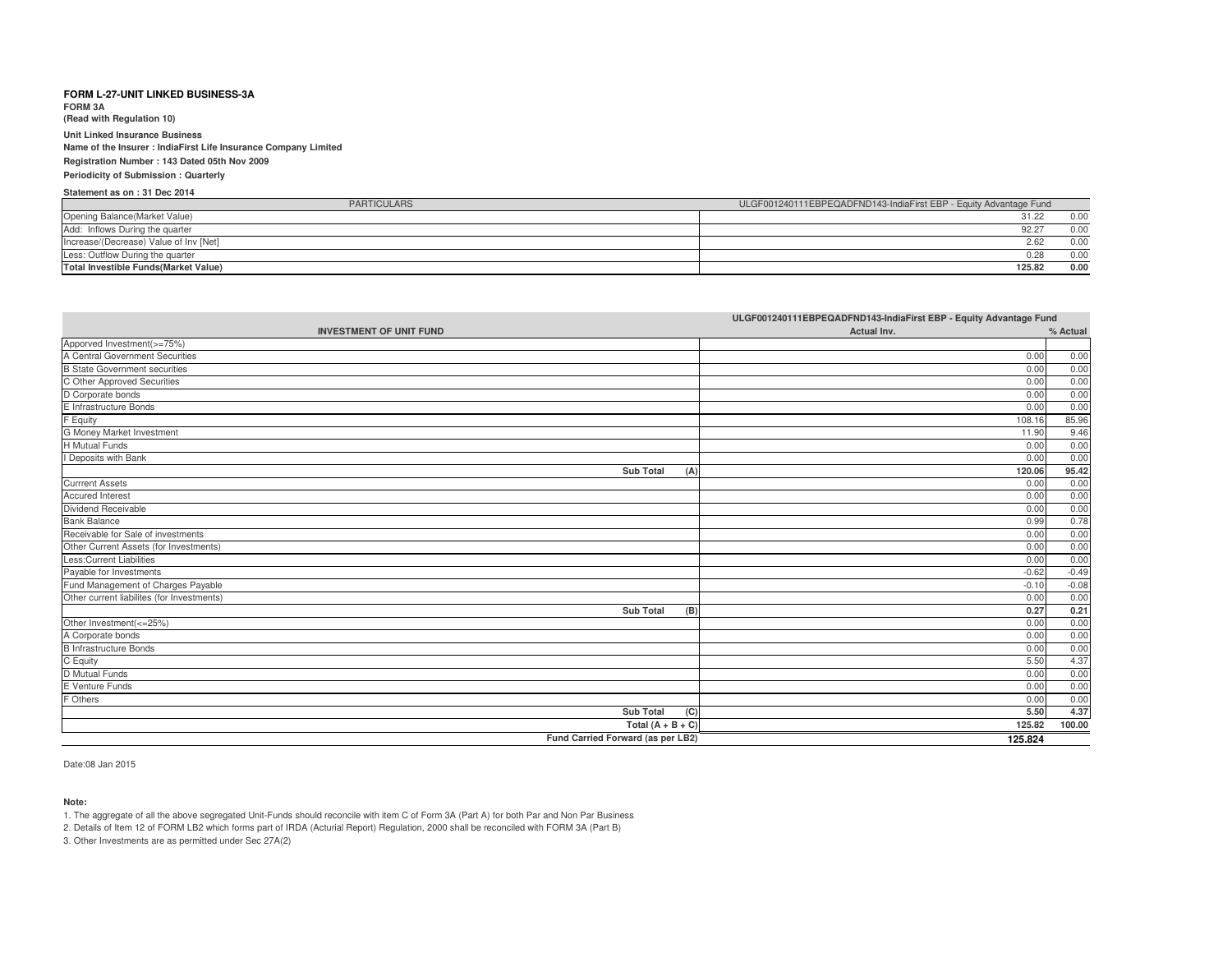**FORM 3A**

**(Read with Regulation 10)**

**Unit Linked Insurance Business Name of the Insurer : IndiaFirst Life Insurance Company LimitedRegistration Number : 143 Dated 05th Nov 2009Periodicity of Submission : Quarterly**

## **Statement as on : 31 Dec 2014**

| <b>PARTICULARS</b>                           | ULGF002240111EBPBNDFUND143-IndiaFirst EBP - Bond Fund |      |
|----------------------------------------------|-------------------------------------------------------|------|
| Opening Balance (Market Value)               | 22.726.56                                             | 0.00 |
| Add: Inflows During the quarter              | 387.53                                                | 0.00 |
| Increase/(Decrease) Value of Inv [Net]       | .167.08                                               | 0.00 |
| Less: Outflow During the quarter             | 5.88                                                  | 0.00 |
| <b>Total Investible Funds (Market Value)</b> | 24.275.29                                             | 0.00 |

| ULGF002240111EBPBNDFUND143-IndiaFirst EBP - Bond Fund |             |          |
|-------------------------------------------------------|-------------|----------|
| <b>INVESTMENT OF UNIT FUND</b>                        | Actual Inv. | % Actual |
| Apporved Investment(>=75%)                            |             |          |
| A Central Government Securities                       | 8,560.65    | 35.26    |
| <b>B State Government securities</b>                  | 830.90      | 3.42     |
| C Other Approved Securities                           | 1,580.82    | 6.51     |
| D Corporate bonds                                     | 2.992.93    | 12.33    |
| E Infrastructure Bonds                                | 5,380.57    | 22.16    |
| F Equity                                              | 0.00        | 0.00     |
| G Money Market Investment                             | 319.50      | 1.32     |
| <b>H</b> Mutual Funds                                 | 0.00        | 0.00     |
| I Deposits with Bank                                  | 3,300.00    | 13.59    |
| <b>Sub Total</b><br>(A)                               | 22,965.36   | 94.60    |
| <b>Currrent Assets</b>                                | 0.00        | 0.00     |
| <b>Accured Interest</b>                               | 929.91      | 3.83     |
| Dividend Receivable                                   | 0.00        | 0.00     |
| <b>Bank Balance</b>                                   | 1.05        | 0.00     |
| Receivable for Sale of investments                    | 391.14      | 1.61     |
| Other Current Assets (for Investments)                | 5.00        | 0.02     |
| <b>Less:Current Liabilities</b>                       | 0.00        | 0.00     |
| Payable for Investments                               | 0.00        | 0.00     |
| Fund Management of Charges Payable                    | $-17.17$    | $-0.07$  |
| Other current liabilites (for Investments)            | 0.00        | 0.00     |
| <b>Sub Total</b><br>(B)                               | 1.309.93    | 5.40     |
| Other Investment(<=25%)                               | 0.00        | 0.00     |
| A Corporate bonds                                     | 0.00        | 0.00     |
| <b>B Infrastructure Bonds</b>                         | 0.00        | 0.00     |
| C Equity                                              | 0.00        | 0.00     |
| D Mutual Funds                                        | 0.00        | 0.00     |
| E Venture Funds                                       | 0.00        | 0.00     |
| F Others                                              | 0.00        | 0.00     |
| <b>Sub Total</b><br>(C)                               | 0.00        | 0.00     |
| Total $(A + B + C)$                                   | 24,275.29   | 100.00   |
| Fund Carried Forward (as per LB2)                     | 24,275.288  |          |

Date:08 Jan 2015

#### **Note:**

1. The aggregate of all the above segregated Unit-Funds should reconcile with item C of Form 3A (Part A) for both Par and Non Par Business

2. Details of Item 12 of FORM LB2 which forms part of IRDA (Acturial Report) Regulation, 2000 shall be reconciled with FORM 3A (Part B)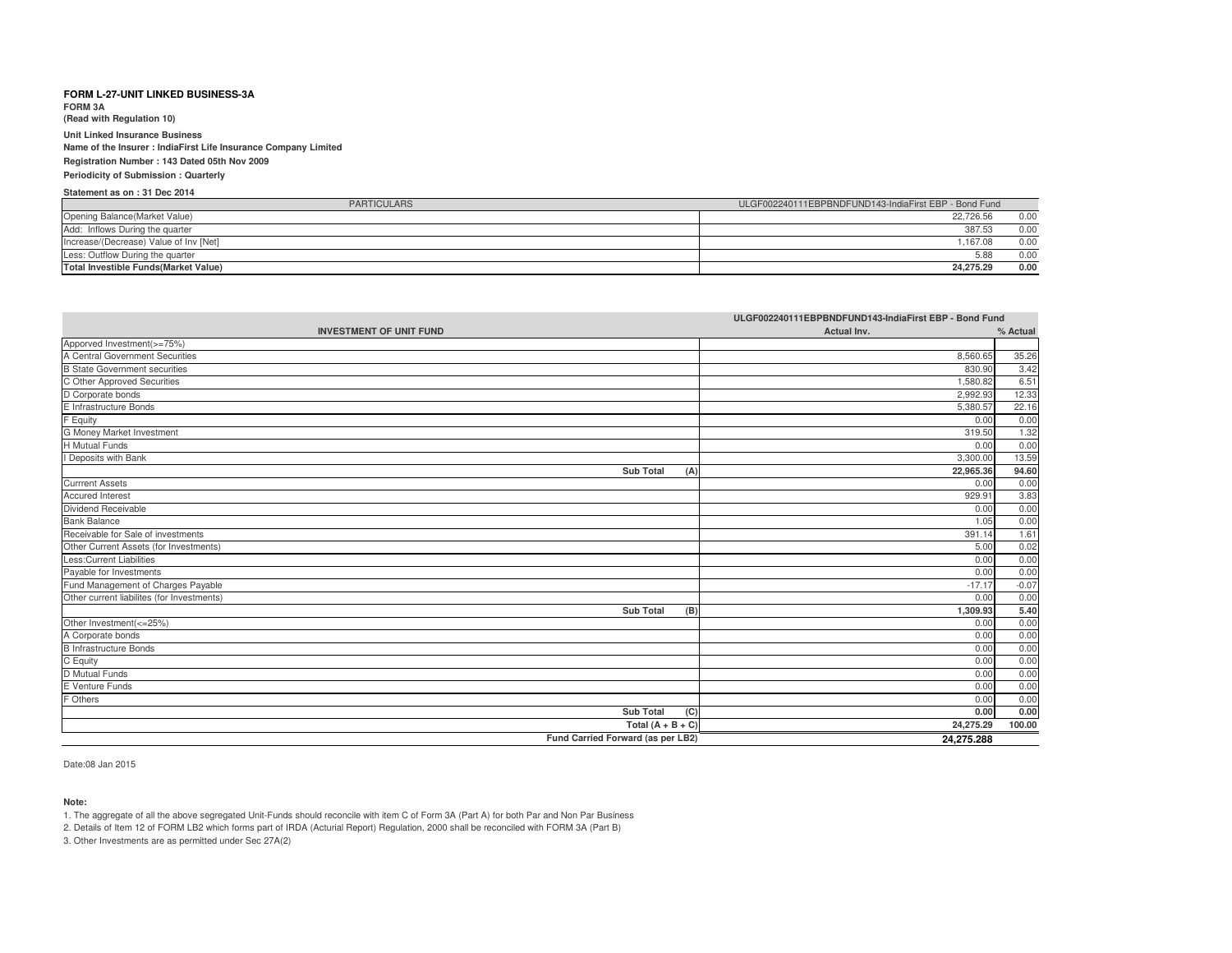**FORM 3A**

**(Read with Regulation 10)**

**Unit Linked Insurance Business Name of the Insurer : IndiaFirst Life Insurance Company LimitedRegistration Number : 143 Dated 05th Nov 2009Periodicity of Submission : Quarterly**

# **Statement as on : 31 Dec 2014**

| <b>PARTICULARS</b>                           | ULGF003240111EBPCSHFUND143-IndiaFirst EBP - Cash Fund |
|----------------------------------------------|-------------------------------------------------------|
| Opening Balance (Market Value)               | 7.62<br>0.00                                          |
| Add: Inflows During the quarter              | 0.00<br>0.00                                          |
| Increase/(Decrease) Value of Inv [Net]       | 0.00<br>0.15                                          |
| Less: Outflow During the quarter             | 0.00<br>0.00                                          |
| <b>Total Investible Funds (Market Value)</b> | 0.00<br>7.77                                          |

|                                            | ULGF003240111EBPCSHFUND143-IndiaFirst EBP - Cash Fund |          |
|--------------------------------------------|-------------------------------------------------------|----------|
| <b>INVESTMENT OF UNIT FUND</b>             | Actual Inv.                                           | % Actual |
| Apporved Investment(>=75%)                 |                                                       |          |
| A Central Government Securities            | 0.00                                                  | 0.00     |
| <b>B</b> State Government securities       | 0.00                                                  | 0.00     |
| C Other Approved Securities                | 0.00                                                  | 0.00     |
| D Corporate bonds                          | 0.00                                                  | 0.00     |
| E Infrastructure Bonds                     | 0.00                                                  | 0.00     |
| F Equity                                   | 0.00                                                  | 0.00     |
| G Money Market Investment                  | 7.70                                                  | 99.13    |
| H Mutual Funds                             | 0.00                                                  | 0.00     |
| I Deposits with Bank                       | 0.00                                                  | 0.00     |
| <b>Sub Total</b><br>(A)                    | 7.70                                                  | 99.13    |
| <b>Currrent Assets</b>                     | 0.00                                                  | 0.00     |
| <b>Accured Interest</b>                    | 0.00                                                  | 0.00     |
| Dividend Receivable                        | 0.00                                                  | 0.00     |
| <b>Bank Balance</b>                        | 0.07                                                  | 0.91     |
| Receivable for Sale of investments         | 0.00                                                  | 0.00     |
| Other Current Assets (for Investments)     | 0.00                                                  | 0.00     |
| Less: Current Liabilities                  | 0.00                                                  | 0.00     |
| Payable for Investments                    | 0.00                                                  | 0.00     |
| Fund Management of Charges Payable         | 0.00                                                  | $-0.03$  |
| Other current liabilites (for Investments) | 0.00                                                  | 0.00     |
| <b>Sub Total</b><br>(B)                    | 0.07                                                  | 0.87     |
| Other Investment(<=25%)                    | 0.00                                                  | 0.00     |
| A Corporate bonds                          | 0.00                                                  | 0.00     |
| <b>B</b> Infrastructure Bonds              | 0.00                                                  | 0.00     |
| C Equity                                   | 0.00                                                  | 0.00     |
| D Mutual Funds                             | 0.00                                                  | 0.00     |
| E Venture Funds                            | 0.00                                                  | 0.00     |
| F Others                                   | 0.00                                                  | 0.00     |
| <b>Sub Total</b><br>(C)                    | 0.00                                                  | 0.00     |
| Total $(A + B + C)$                        | 7.77                                                  | 100.00   |
| Fund Carried Forward (as per LB2)          | 7.768                                                 |          |

Date:08 Jan 2015

#### **Note:**

1. The aggregate of all the above segregated Unit-Funds should reconcile with item C of Form 3A (Part A) for both Par and Non Par Business

2. Details of Item 12 of FORM LB2 which forms part of IRDA (Acturial Report) Regulation, 2000 shall be reconciled with FORM 3A (Part B)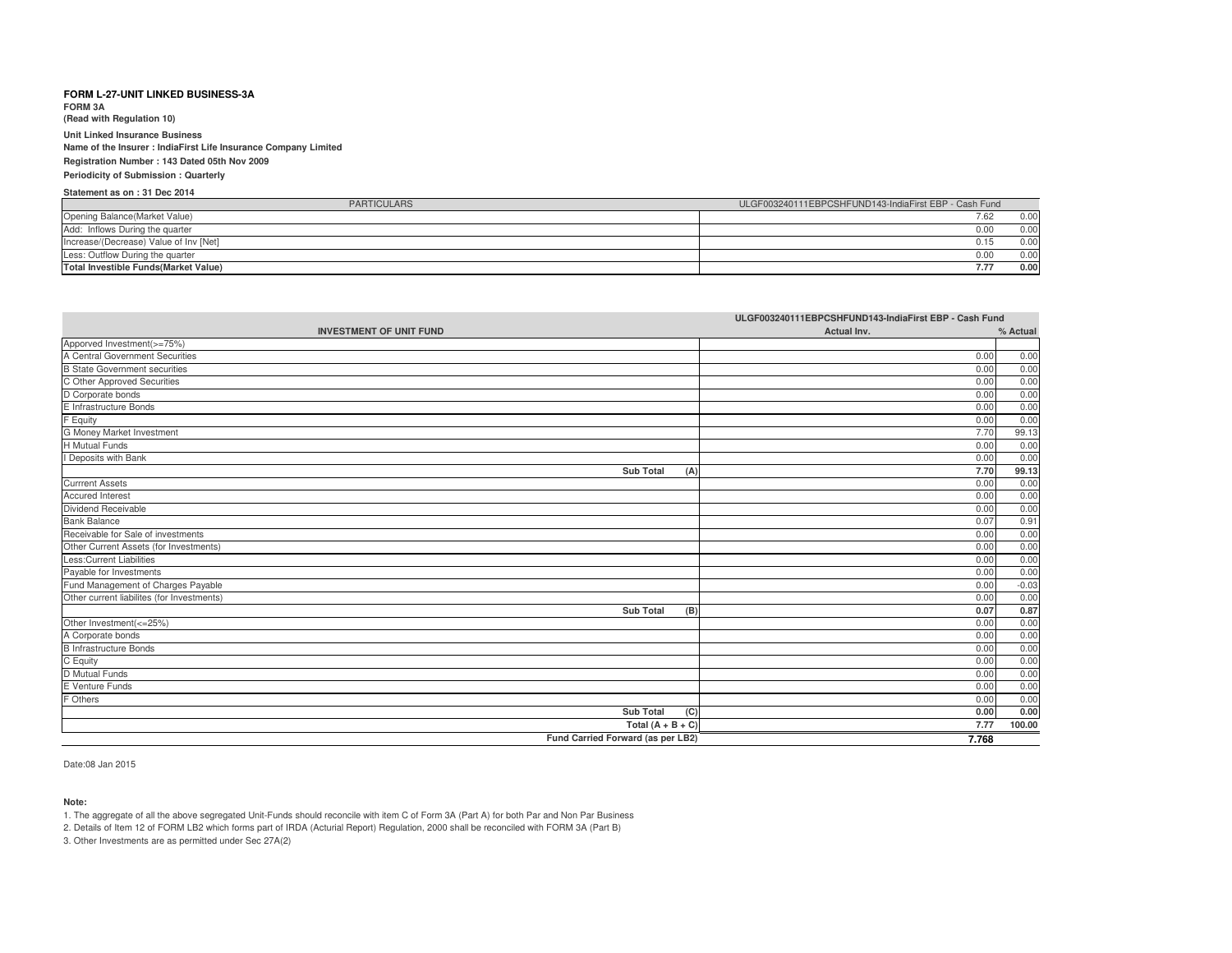**FORM 3A(Read with Regulation 10)**

**Unit Linked Insurance Business**

 **Name of the Insurer : IndiaFirst Life Insurance Company LimitedRegistration Number : 143 Dated 05th Nov 2009**

### **Periodicity of Submission : Quarterly**

**Statement as on : 31 Dec 2014**

| <b>PARTICULARS</b>                           | ULGF006300713DYNMODFUND143-Indiafirst EBP - Dynamic Moderator Fund |
|----------------------------------------------|--------------------------------------------------------------------|
| Opening Balance (Market Value)               | 0.00<br>344.5                                                      |
| Add: Inflows During the quarter              | 0.00<br>64.59                                                      |
| Increase/(Decrease) Value of Inv [Net]       | 0.00<br>21.00                                                      |
| Less: Outflow During the quarter             | 0.00<br>14.22                                                      |
| <b>Total Investible Funds (Market Value)</b> | 0.00<br>415.88                                                     |

|                                            | ULGF006300713DYNMODFUND143-Indiafirst EBP - Dynamic Moderator Fund |          |
|--------------------------------------------|--------------------------------------------------------------------|----------|
| <b>INVESTMENT OF UNIT FUND</b>             | Actual Inv.                                                        | % Actual |
| Apporved Investment(>=75%)                 |                                                                    |          |
| A Central Government Securities            | 227.77                                                             | 54.77    |
| <b>B</b> State Government securities       | 0.00                                                               | 0.00     |
| C Other Approved Securities                | 0.00                                                               | 0.00     |
| D Corporate bonds                          | 0.00                                                               | 0.00     |
| E Infrastructure Bonds                     | 0.00                                                               | 0.00     |
| F Equity                                   | 73.81                                                              | 17.75    |
| G Money Market Investment                  | 101.94                                                             | 24.51    |
| <b>H</b> Mutual Funds                      | 0.00                                                               | 0.00     |
| I Deposits with Bank                       | 0.00                                                               | 0.00     |
| <b>Sub Total</b><br>(A)                    | 403.52                                                             | 97.03    |
| <b>Currrent Assets</b>                     | 0.00                                                               | 0.00     |
| <b>Accured Interest</b>                    | 5.07                                                               | 1.22     |
| Dividend Receivable                        | 0.00                                                               | 0.00     |
| <b>Bank Balance</b>                        | 0.03                                                               | 0.01     |
| Receivable for Sale of investments         | 0.00                                                               | 0.00     |
| Other Current Assets (for Investments)     | 0.00                                                               | 0.00     |
| Less:Current Liabilities                   | 0.00                                                               | 0.00     |
| Payable for Investments                    | $-2.06$                                                            | $-0.49$  |
| Fund Management of Charges Payable         | $-0.51$                                                            | $-0.12$  |
| Other current liabilites (for Investments) | 0.00                                                               | 0.00     |
| <b>Sub Total</b><br>(B)                    | 2.53                                                               | 0.61     |
| Other Investment(<=25%)                    | 0.00                                                               | 0.00     |
| A Corporate bonds                          | 0.00                                                               | 0.00     |
| <b>B</b> Infrastructure Bonds              | 0.00                                                               | 0.00     |
| C Equity                                   | 9.82                                                               | 2.36     |
| D Mutual Funds                             | 0.00                                                               | 0.00     |
| E Venture Funds                            | 0.00                                                               | 0.00     |
| F Others                                   | 0.00                                                               | 0.00     |
| <b>Sub Total</b><br>(C)                    | 9.82                                                               | 2.36     |
| Total $(A + B + C)$                        | 415.88                                                             | 100.00   |
| Fund Carried Forward (as per LB2)          | 415.879                                                            |          |

Date:08 Jan 2015

### **Note:**

1. The aggregate of all the above segregated Unit-Funds should reconcile with item C of Form 3A (Part A) for both Par and Non Par Business

2. Details of Item 12 of FORM LB2 which forms part of IRDA (Acturial Report) Regulation, 2000 shall be reconciled with FORM 3A (Part B)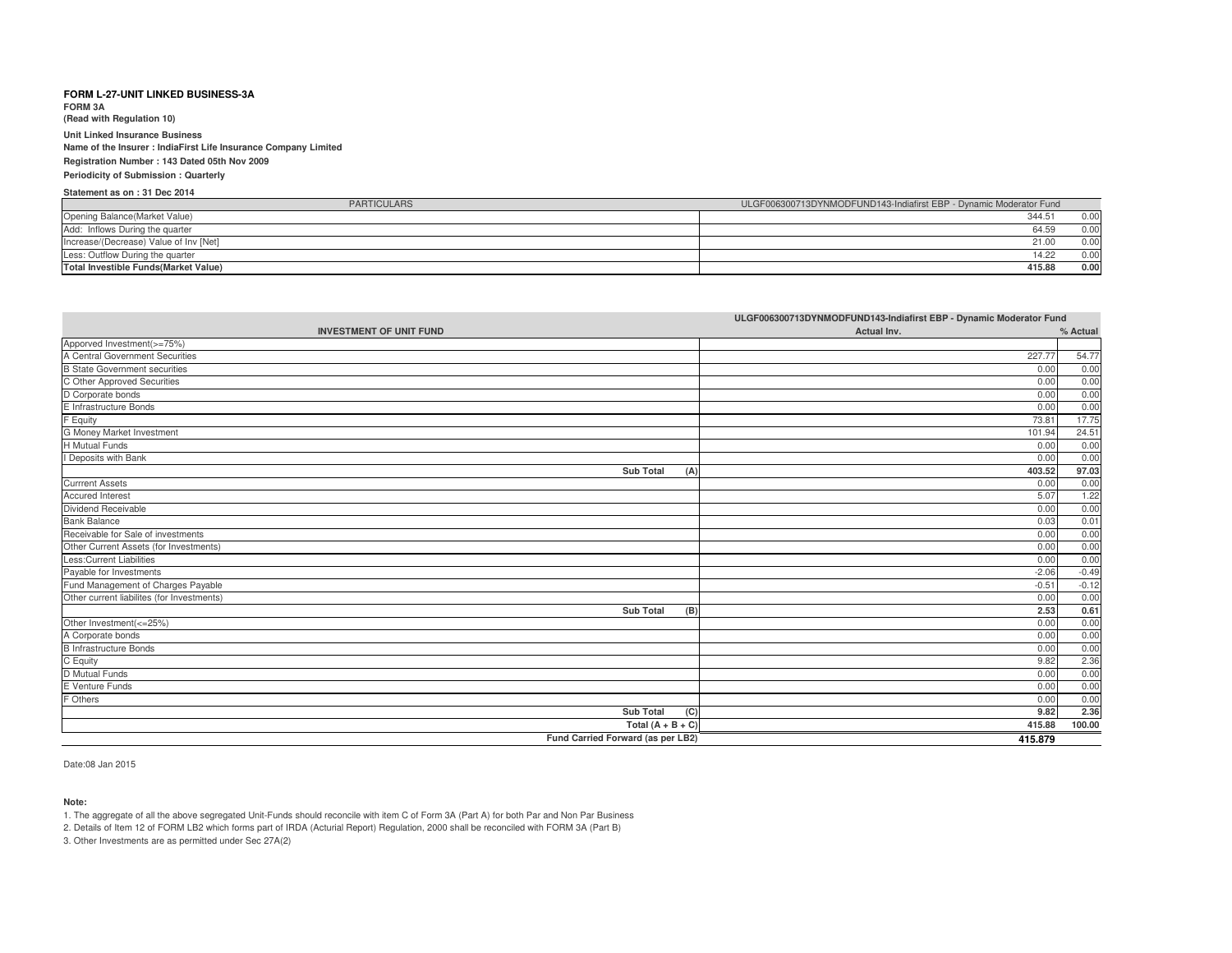**FORM 3A**

**(Read with Regulation 10)**

**Unit Linked Insurance Business Name of the Insurer : IndiaFirst Life Insurance Company LimitedRegistration Number : 143 Dated 05th Nov 2009Periodicity of Submission : Quarterly**

# **Statement as on : 31 Dec 2014**

| <b>PARTICULARS</b>                           | ULIF001161109EQUITYFUND143-EQUITY FUND |
|----------------------------------------------|----------------------------------------|
| Opening Balance(Market Value)                | 0.00<br>40.596.36                      |
| Add: Inflows During the quarter              | 211.35<br>0.00                         |
| Increase/(Decrease) Value of Inv [Net]       | 1.603.90<br>0.00                       |
| Less: Outflow During the quarter             | 556.14<br>0.00                         |
| <b>Total Investible Funds (Market Value)</b> | 0.00<br>41.855.47                      |

| ULIF001161109EQUITYFUND143-EQUITY FUND     |             |          |
|--------------------------------------------|-------------|----------|
| <b>INVESTMENT OF UNIT FUND</b>             | Actual Inv. | % Actual |
| Apporved Investment(>=75%)                 |             |          |
| A Central Government Securities            | 0.00        | 0.00     |
| <b>B</b> State Government securities       | 0.00        | 0.00     |
| C Other Approved Securities                | 0.00        | 0.00     |
| D Corporate bonds                          | 0.00        | 0.00     |
| E Infrastructure Bonds                     | 0.00        | 0.00     |
| F Equity                                   | 38,449.35   | 91.86    |
| <b>G Money Market Investment</b>           | 1,527.80    | 3.65     |
| <b>H</b> Mutual Funds                      | 141.69      | 0.34     |
| I Deposits with Bank                       | 0.00        | 0.00     |
| <b>Sub Total</b><br>(A)                    | 40,118.84   | 95.85    |
| <b>Currrent Assets</b>                     | 0.00        | 0.00     |
| <b>Accured Interest</b>                    | 0.00        | 0.00     |
| Dividend Receivable                        | 0.00        | 0.00     |
| <b>Bank Balance</b>                        | 2.34        | 0.01     |
| Receivable for Sale of investments         | 0.00        | 0.00     |
| Other Current Assets (for Investments)     | 9.27        | 0.02     |
| Less: Current Liabilities                  | 0.00        | 0.00     |
| Payable for Investments                    | $-29.24$    | $-0.07$  |
| Fund Management of Charges Payable         | $-50.21$    | $-0.12$  |
| Other current liabilites (for Investments) | 0.00        | 0.00     |
| <b>Sub Total</b><br>(B)                    | $-67.83$    | $-0.16$  |
| Other Investment(<=25%)                    | 0.00        | 0.00     |
| A Corporate bonds                          | 0.00        | 0.00     |
| <b>B</b> Infrastructure Bonds              | 0.00        | 0.00     |
| C Equity                                   | 1,804.46    | 4.31     |
| D Mutual Funds                             | 0.00        | 0.00     |
| E Venture Funds                            | 0.00        | 0.00     |
| F Others                                   | 0.00        | 0.00     |
| <b>Sub Total</b><br>(C)                    | 1,804.46    | 4.31     |
| Total $(A + B + C)$                        | 41,855.47   | 100.00   |
| Fund Carried Forward (as per LB2)          | 41.855.474  |          |

Date:08 Jan 2015

#### **Note:**

1. The aggregate of all the above segregated Unit-Funds should reconcile with item C of Form 3A (Part A) for both Par and Non Par Business

2. Details of Item 12 of FORM LB2 which forms part of IRDA (Acturial Report) Regulation, 2000 shall be reconciled with FORM 3A (Part B)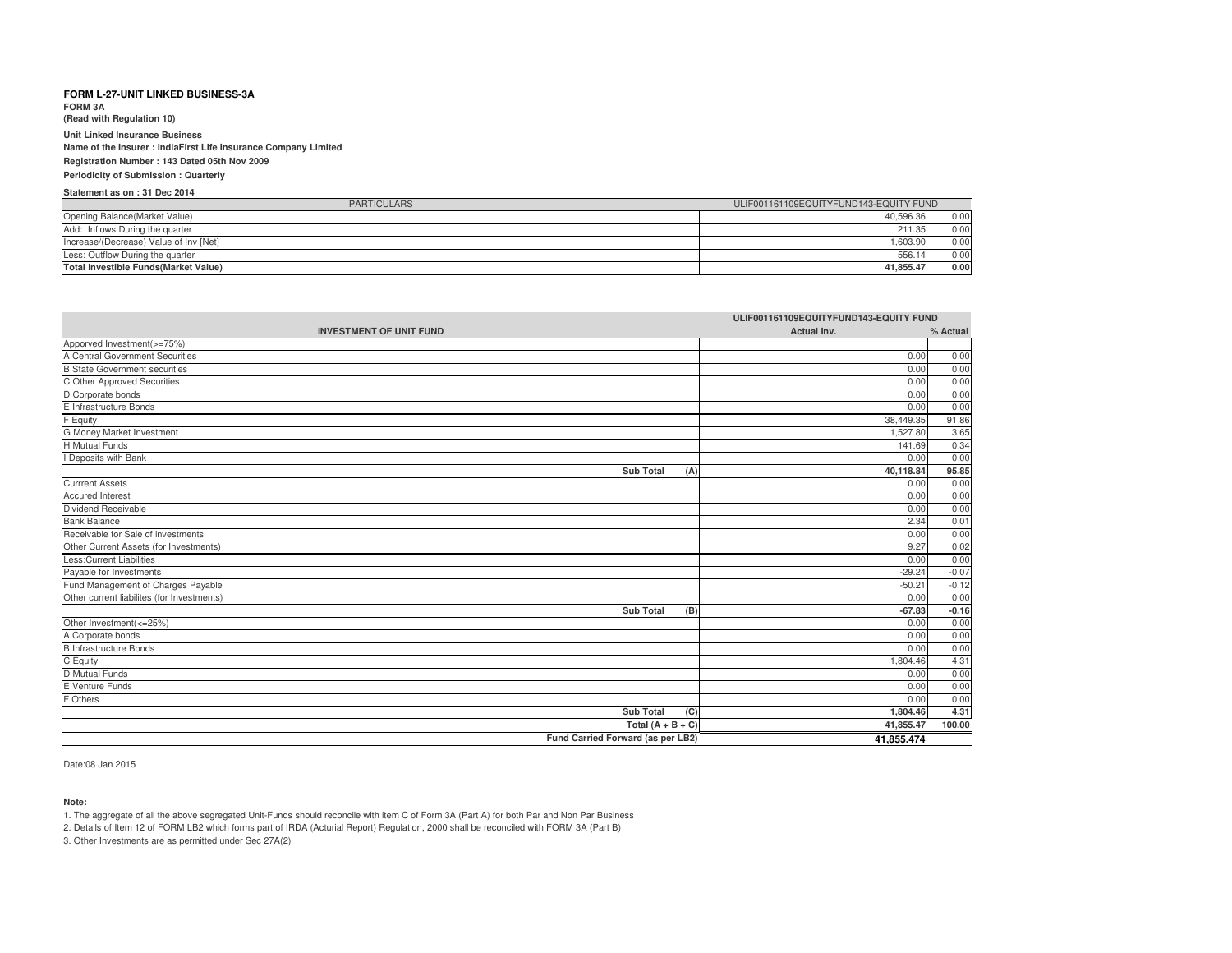**FORM 3A(Read with Regulation 10)**

**Unit Linked Insurance Business**

 **Name of the Insurer : IndiaFirst Life Insurance Company LimitedRegistration Number : 143 Dated 05th Nov 2009**

**Periodicity of Submission : Quarterly**

### **Statement as on : 31 Dec 2014**

| <b>PARTICULARS</b>                     | ULIF002161109EQUFUNDPEN143-EQUITY FUND PEN |
|----------------------------------------|--------------------------------------------|
| Opening Balance (Market Value)         | 22.643.11<br>0.00                          |
| Add: Inflows During the quarter        | 0.00<br>60.12                              |
| Increase/(Decrease) Value of Inv [Net] | 851.51<br>0.00                             |
| Less: Outflow During the quarter       | 442.78<br>0.00                             |
| Total Investible Funds (Market Value)  | 0.00<br>23.111.97                          |

| ULIF002161109EQUFUNDPEN143-EQUITY FUND PEN                   |             |          |
|--------------------------------------------------------------|-------------|----------|
| <b>INVESTMENT OF UNIT FUND</b>                               | Actual Inv. | % Actual |
| Apporved Investment(>=75%)                                   |             |          |
| A Central Government Securities                              | 0.00        | 0.00     |
| B State Government securities<br>C Other Approved Securities | 0.00        | 0.00     |
|                                                              | 0.00        | 0.00     |
| D Corporate bonds                                            | 0.00        | 0.00     |
| E Infrastructure Bonds                                       | 0.00        | 0.00     |
| F Equity                                                     | 20,965.97   | 90.71    |
| G Money Market Investment                                    | 765.60      | 3.31     |
| H Mutual Funds                                               | 61.15       | 0.26     |
| I Deposits with Bank                                         | 0.00        | 0.00     |
| <b>Sub Total</b><br>(A)                                      | 21.792.72   | 94.29    |
| <b>Currrent Assets</b>                                       | 0.00        | 0.00     |
| Accured Interest                                             | 0.00        | 0.00     |
| Dividend Receivable                                          | 0.00        | 0.00     |
| <b>Bank Balance</b>                                          | 2.17        | 0.01     |
| Receivable for Sale of investments                           | 0.00        | 0.00     |
| Other Current Assets (for Investments)                       | 0.00        | 0.00     |
| <b>Less:Current Liabilities</b>                              | 0.00        | 0.00     |
| Payable for Investments                                      | $-14.62$    | $-0.06$  |
| Fund Management of Charges Payable                           | $-27.89$    | $-0.12$  |
| Other current liabilites (for Investments)                   | $-74.17$    | $-0.32$  |
| <b>Sub Total</b><br>(B)                                      | $-114.51$   | $-0.50$  |
| Other Investment(<=25%)                                      | 0.00        | 0.00     |
| A Corporate bonds<br>B Infrastructure Bonds                  | 0.00        | 0.00     |
|                                                              | 0.00        | 0.00     |
| C Equity                                                     | 1,433.75    | 6.20     |
| D Mutual Funds                                               | 0.00        | 0.00     |
| E Venture Funds                                              | 0.00        | 0.00     |
| F Others                                                     | 0.00        | 0.00     |
| <b>Sub Total</b><br>(C)                                      | 1,433.75    | 6.20     |
| Total $(A + B + C)$                                          | 23,111.97   | 100.00   |
| Fund Carried Forward (as per LB2)                            | 23,111.968  |          |

Date:08 Jan 2015

#### **Note:**

1. The aggregate of all the above segregated Unit-Funds should reconcile with item C of Form 3A (Part A) for both Par and Non Par Business

2. Details of Item 12 of FORM LB2 which forms part of IRDA (Acturial Report) Regulation, 2000 shall be reconciled with FORM 3A (Part B)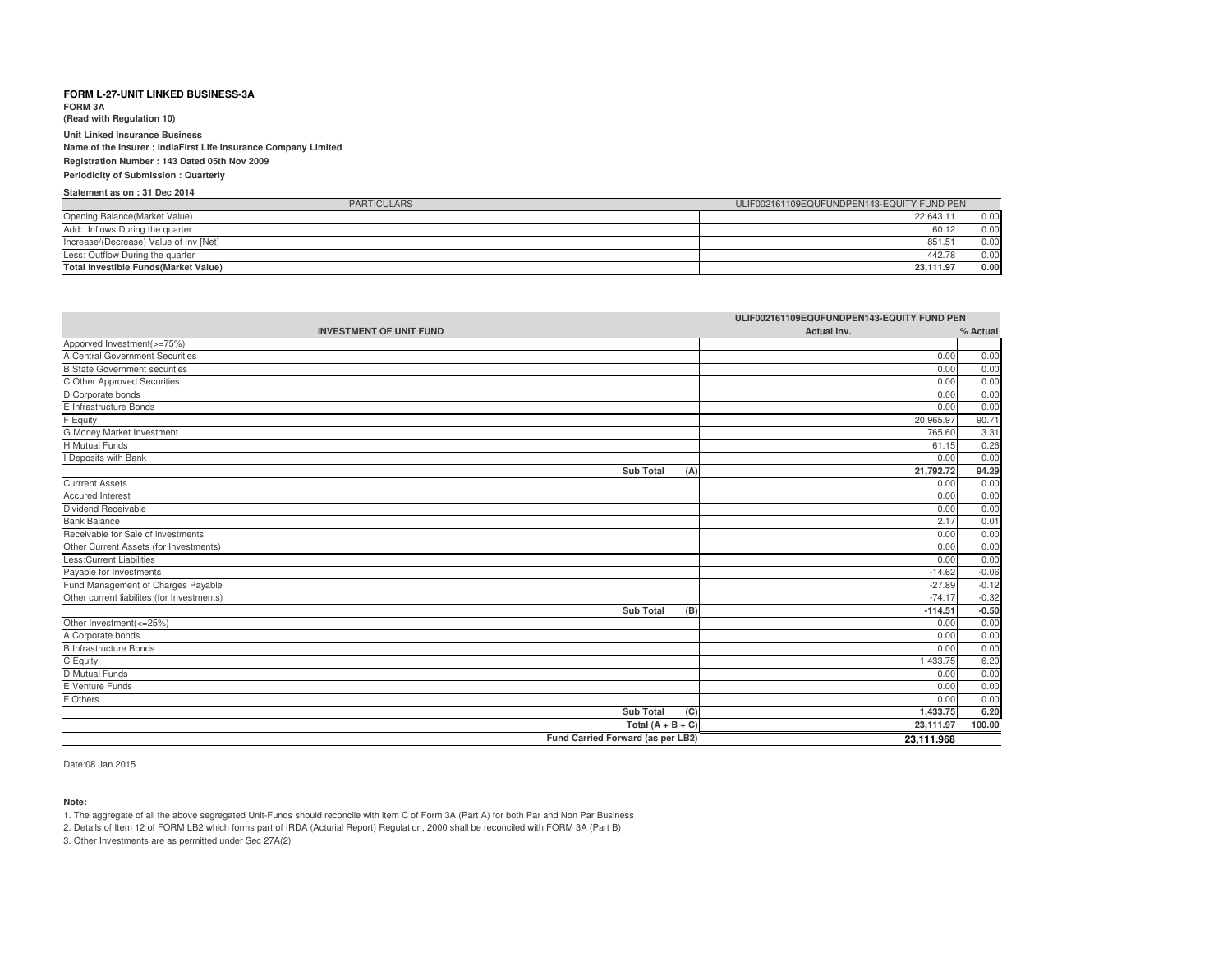**FORM 3A**

**(Read with Regulation 10)**

**Unit Linked Insurance Business Name of the Insurer : IndiaFirst Life Insurance Company LimitedRegistration Number : 143 Dated 05th Nov 2009Periodicity of Submission : Quarterly**

# **Statement as on : 31 Dec 2014**

| <b>PARTICULARS</b>                     | ULIF003161109DEBTFUND00143-DEBT FUND |      |
|----------------------------------------|--------------------------------------|------|
| Opening Balance (Market Value)         | 4.992.06                             | 0.00 |
| Add: Inflows During the quarter        | 78.48                                | 0.00 |
| Increase/(Decrease) Value of Inv [Net] | 276.06                               | 0.00 |
| Less: Outflow During the quarter       | 124.80                               | 0.00 |
| Total Investible Funds (Market Value)  | 5.221.79                             | 0.00 |

| ULIF003161109DEBTFUND00143-DEBT FUND                          |             |          |
|---------------------------------------------------------------|-------------|----------|
| <b>INVESTMENT OF UNIT FUND</b>                                | Actual Inv. | % Actual |
| Apporved Investment(>=75%)<br>A Central Government Securities |             |          |
|                                                               | 2,221.41    | 42.54    |
| <b>B State Government securities</b>                          | 103.65      | 1.99     |
| C Other Approved Securities                                   | 267.94      | 5.13     |
| D Corporate bonds                                             | 945.04      | 18.10    |
| E Infrastructure Bonds                                        | ,290.95     | 24.72    |
| F Equity                                                      | 0.00        | 0.00     |
| G Money Market Investment                                     | 33.40       | 0.64     |
| <b>H</b> Mutual Funds                                         | 0.11        | 0.00     |
| I Deposits with Bank                                          | 100.00      | 1.92     |
| <b>Sub Total</b><br>(A)                                       | 4,962.49    | 95.03    |
| <b>Currrent Assets</b>                                        | 0.00        | 0.00     |
| <b>Accured Interest</b>                                       | 156.46      | 3.00     |
| Dividend Receivable                                           | 0.00        | 0.00     |
| <b>Bank Balance</b>                                           | 0.97        | 0.02     |
| Receivable for Sale of investments                            | 113.95      | 2.18     |
| Other Current Assets (for Investments)                        | 0.00        | 0.00     |
| Less: Current Liabilities                                     | 0.00        | 0.00     |
| Payable for Investments                                       | 0.00        | 0.00     |
| Fund Management of Charges Payable                            | $-6.25$     | $-0.12$  |
| Other current liabilites (for Investments)                    | $-5.83$     | $-0.11$  |
| <b>Sub Total</b><br>(B)                                       | 259.30      | 4.97     |
| Other Investment(<=25%)                                       | 0.00        | 0.00     |
| A Corporate bonds                                             | 0.00        | 0.00     |
| <b>B</b> Infrastructure Bonds                                 | 0.00        | 0.00     |
| C Equity                                                      | 0.00        | 0.00     |
| D Mutual Funds                                                | 0.00        | 0.00     |
| E Venture Funds                                               | 0.00        | 0.00     |
| F Others                                                      | 0.00        | 0.00     |
| <b>Sub Total</b><br>(C)                                       | 0.00        | 0.00     |
| Total $(A + B + C)$                                           | 5,221.79    | 100.00   |
| Fund Carried Forward (as per LB2)                             | 5,221.792   |          |

Date:08 Jan 2015

**Note:**

1. The aggregate of all the above segregated Unit-Funds should reconcile with item C of Form 3A (Part A) for both Par and Non Par Business

2. Details of Item 12 of FORM LB2 which forms part of IRDA (Acturial Report) Regulation, 2000 shall be reconciled with FORM 3A (Part B)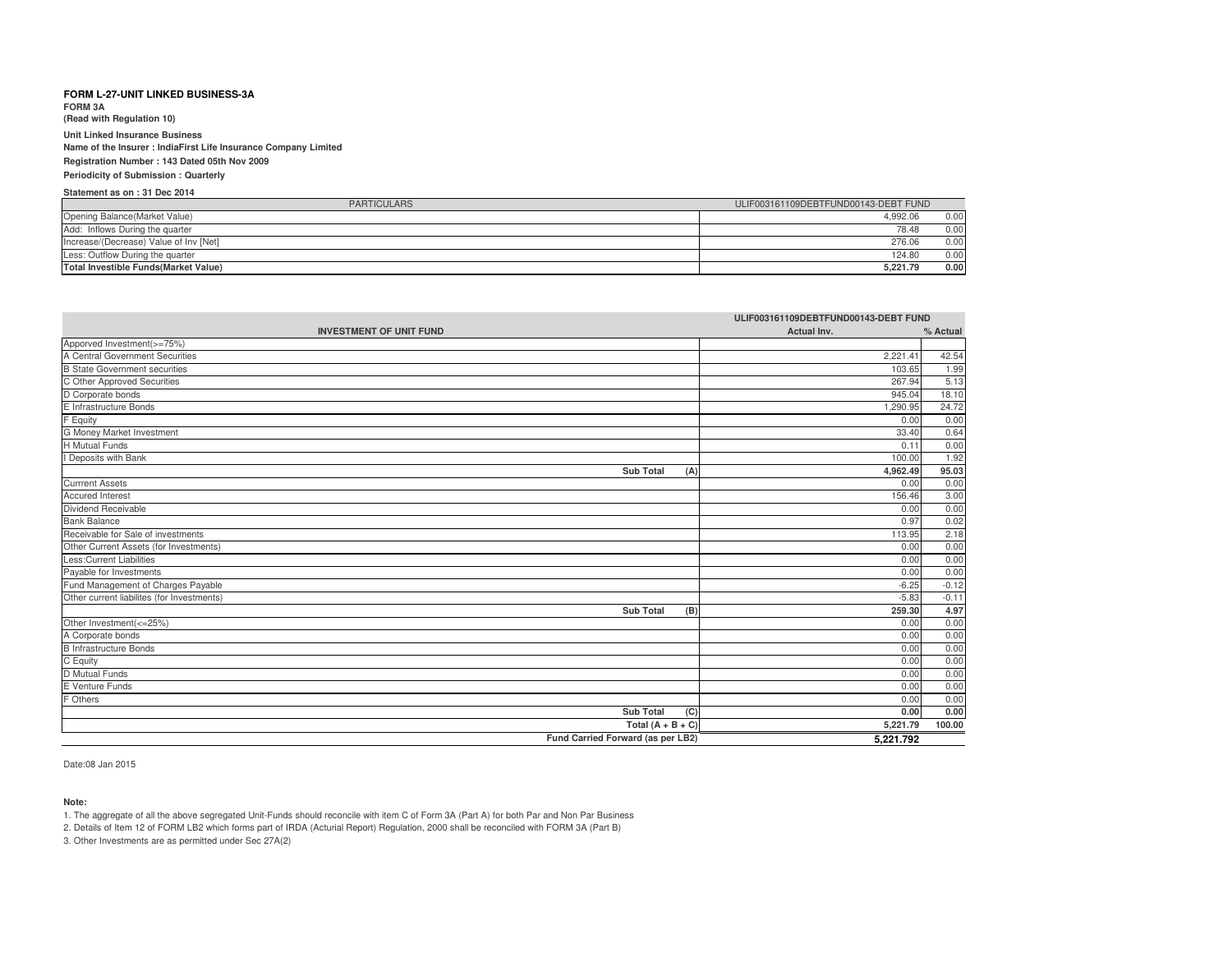**FORM 3A(Read with Regulation 10)**

**Unit Linked Insurance Business**

 **Name of the Insurer : IndiaFirst Life Insurance Company LimitedRegistration Number : 143 Dated 05th Nov 2009**

**Periodicity of Submission : Quarterly**

### **Statement as on : 31 Dec 2014**

| <b>PARTICULARS</b>                           | ULIF004161109DEBFUNDPEN143-DEBT FUND PENSION |
|----------------------------------------------|----------------------------------------------|
| Opening Balance (Market Value)               | 7.069.25<br>0.00                             |
| Add: Inflows During the quarter              | 125.07<br>0.00                               |
| Increase/(Decrease) Value of Inv [Net]       | 357.83<br>0.00                               |
| Less: Outflow During the quarter             | 263.87<br>0.00                               |
| <b>Total Investible Funds (Market Value)</b> | 0.00<br>7.288.27                             |

| ULIF004161109DEBFUNDPEN143-DEBT FUND PENSION |             |          |
|----------------------------------------------|-------------|----------|
| <b>INVESTMENT OF UNIT FUND</b>               | Actual Inv. | % Actual |
| Apporved Investment(>=75%)                   |             |          |
| A Central Government Securities              | 2,789.25    | 38.27    |
| <b>B State Government securities</b>         | 155.35      | 2.13     |
| C Other Approved Securities                  | 160.76      | 2.21     |
| D Corporate bonds                            | 1.395.34    | 19.14    |
| E Infrastructure Bonds                       | 2,099.73    | 28.81    |
| F Equity                                     | 0.00        | 0.00     |
| G Money Market Investment                    | 72.30       | 0.99     |
| H Mutual Funds                               | 0.00        | 0.00     |
| I Deposits with Bank                         | 245.00      | 3.36     |
| <b>Sub Total</b><br>(A)                      | 6,917.72    | 94.92    |
| <b>Currrent Assets</b>                       | 0.00        | 0.00     |
| Accured Interest                             | 252.76      | 3.47     |
| Dividend Receivable                          | 0.00        | 0.00     |
| <b>Bank Balance</b>                          | 1.04        | 0.01     |
| Receivable for Sale of investments           | 170.90      | 2.34     |
| Other Current Assets (for Investments)       | 0.00        | 0.00     |
| <b>Less:Current Liabilities</b>              | 0.00        | 0.00     |
| Payable for Investments                      | 0.00        | 0.00     |
| Fund Management of Charges Payable           | $-8.78$     | $-0.12$  |
| Other current liabilites (for Investments)   | $-45.37$    | $-0.62$  |
| <b>Sub Total</b><br>(B)                      | 370.55      | 5.08     |
| Other Investment(<=25%)                      | 0.00        | 0.00     |
| A Corporate bonds                            | 0.00        | 0.00     |
| <b>B</b> Infrastructure Bonds                | 0.00        | 0.00     |
| C Equity                                     | 0.00        | 0.00     |
| D Mutual Funds                               | 0.00        | 0.00     |
| E Venture Funds                              | 0.00        | 0.00     |
| F Others                                     | 0.00        | 0.00     |
| <b>Sub Total</b><br>(C)                      | 0.00        | 0.00     |
| Total $(A + B + C)$                          | 7.288.27    | 100.00   |
| Fund Carried Forward (as per LB2)            | 7.288.268   |          |

Date:08 Jan 2015

#### **Note:**

1. The aggregate of all the above segregated Unit-Funds should reconcile with item C of Form 3A (Part A) for both Par and Non Par Business

2. Details of Item 12 of FORM LB2 which forms part of IRDA (Acturial Report) Regulation, 2000 shall be reconciled with FORM 3A (Part B)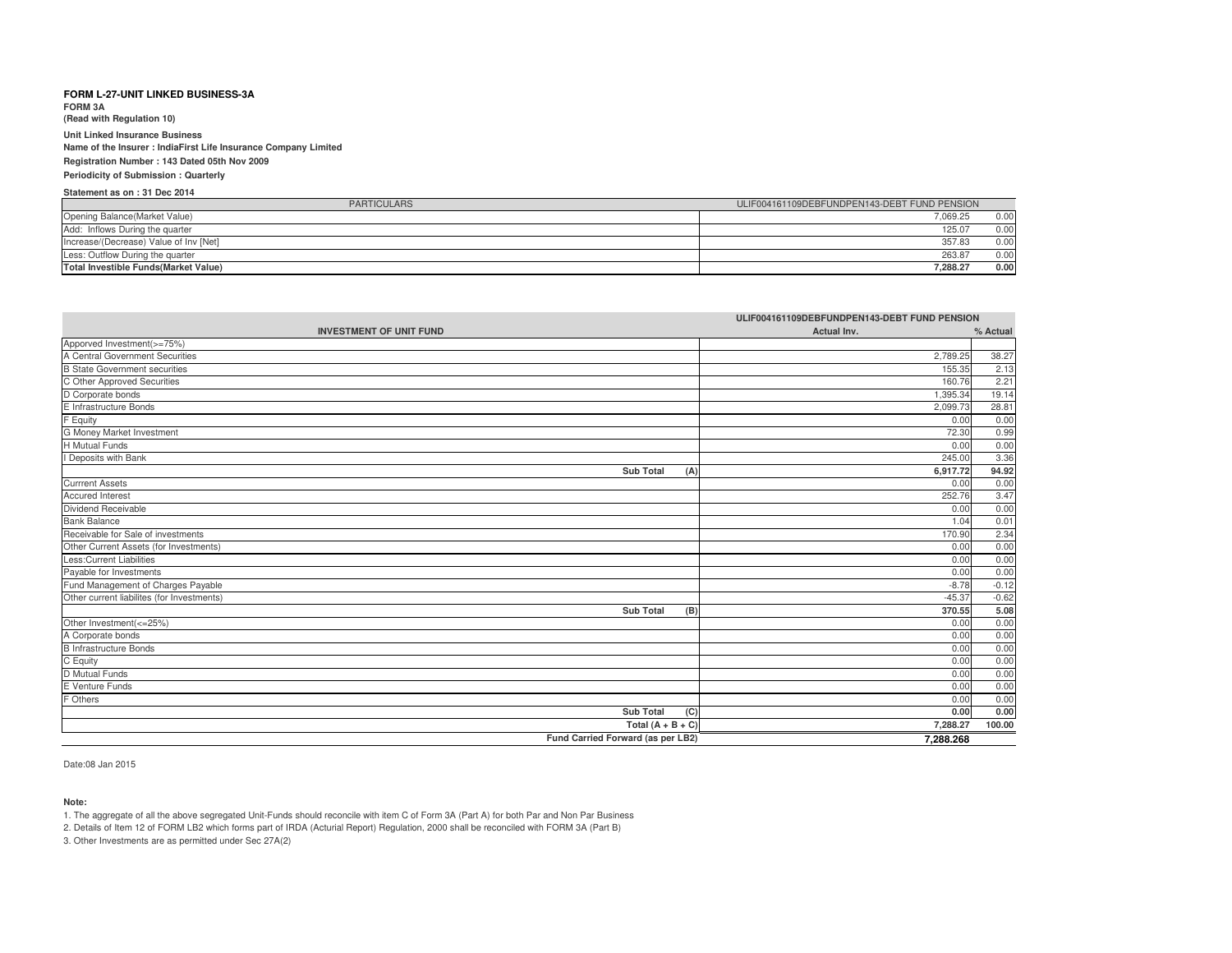**FORM 3A(Read with Regulation 10)**

**Unit Linked Insurance Business**

 **Name of the Insurer : IndiaFirst Life Insurance Company LimitedRegistration Number : 143 Dated 05th Nov 2009**

**Periodicity of Submission : Quarterly**

### **Statement as on : 31 Dec 2014**

| <b>PARTICULARS</b>                           | ULIF005161109BALANCEDFN143-BALANCED FUND |
|----------------------------------------------|------------------------------------------|
| Opening Balance (Market Value)               | 0.00<br>24.528.42                        |
| Add: Inflows During the quarter              | 0.00<br>126.90                           |
| Increase/(Decrease) Value of Inv [Net]       | .050.53<br>0.00                          |
| Less: Outflow During the quarter             | 0.00<br>349.12                           |
| <b>Total Investible Funds (Market Value)</b> | 0.00<br>25.356.73                        |

| ULIF005161109BALANCEDFN143-BALANCED FUND   |             |          |
|--------------------------------------------|-------------|----------|
| <b>INVESTMENT OF UNIT FUND</b>             | Actual Inv. | % Actual |
| Apporved Investment(>=75%)                 |             |          |
| A Central Government Securities            | 3,876.56    | 15.29    |
| <b>B State Government securities</b>       | 51.93       | 0.20     |
| C Other Approved Securities                | 455.49      | 1.80     |
| D Corporate bonds                          | 1.372.42    | 5.41     |
| E Infrastructure Bonds                     | 2,050.63    | 8.09     |
| F Equity                                   | 13,273.80   | 52.35    |
| G Money Market Investment                  | 1.857.50    | 7.33     |
| <b>H</b> Mutual Funds                      | 774.53      | 3.05     |
| I Deposits with Bank                       | 575.00      | 2.27     |
| <b>Sub Total</b><br>(A)                    | 24.287.85   | 95.78    |
| <b>Currrent Assets</b>                     | 0.00        | 0.00     |
| <b>Accured Interest</b>                    | 397.71      | 1.57     |
| Dividend Receivable                        | 0.00        | 0.00     |
| <b>Bank Balance</b>                        | 2.42        | 0.01     |
| Receivable for Sale of investments         | 0.00        | 0.00     |
| Other Current Assets (for Investments)     | 19.48       | 0.08     |
| <b>Less:Current Liabilities</b>            | 0.00        | 0.00     |
| Payable for Investments                    | $-14.62$    | $-0.06$  |
| Fund Management of Charges Payable         | $-30.33$    | $-0.12$  |
| Other current liabilites (for Investments) | 0.00        | 0.00     |
| <b>Sub Total</b><br>(B)                    | 374.65      | 1.48     |
| Other Investment(<=25%)                    | 0.00        | 0.00     |
| A Corporate bonds                          | 0.00        | 0.00     |
| <b>B Infrastructure Bonds</b>              | 0.00        | 0.00     |
| C Equity                                   | 694.22      | 2.74     |
| D Mutual Funds                             | 0.00        | 0.00     |
| E Venture Funds                            | 0.00        | 0.00     |
| F Others                                   | 0.00        | 0.00     |
| <b>Sub Total</b><br>(C)                    | 694.22      | 2.74     |
| Total $(A + B + C)$                        | 25,356.73   | 100.00   |
| Fund Carried Forward (as per LB2)          | 25,356.725  |          |

Date:08 Jan 2015

#### **Note:**

1. The aggregate of all the above segregated Unit-Funds should reconcile with item C of Form 3A (Part A) for both Par and Non Par Business

2. Details of Item 12 of FORM LB2 which forms part of IRDA (Acturial Report) Regulation, 2000 shall be reconciled with FORM 3A (Part B)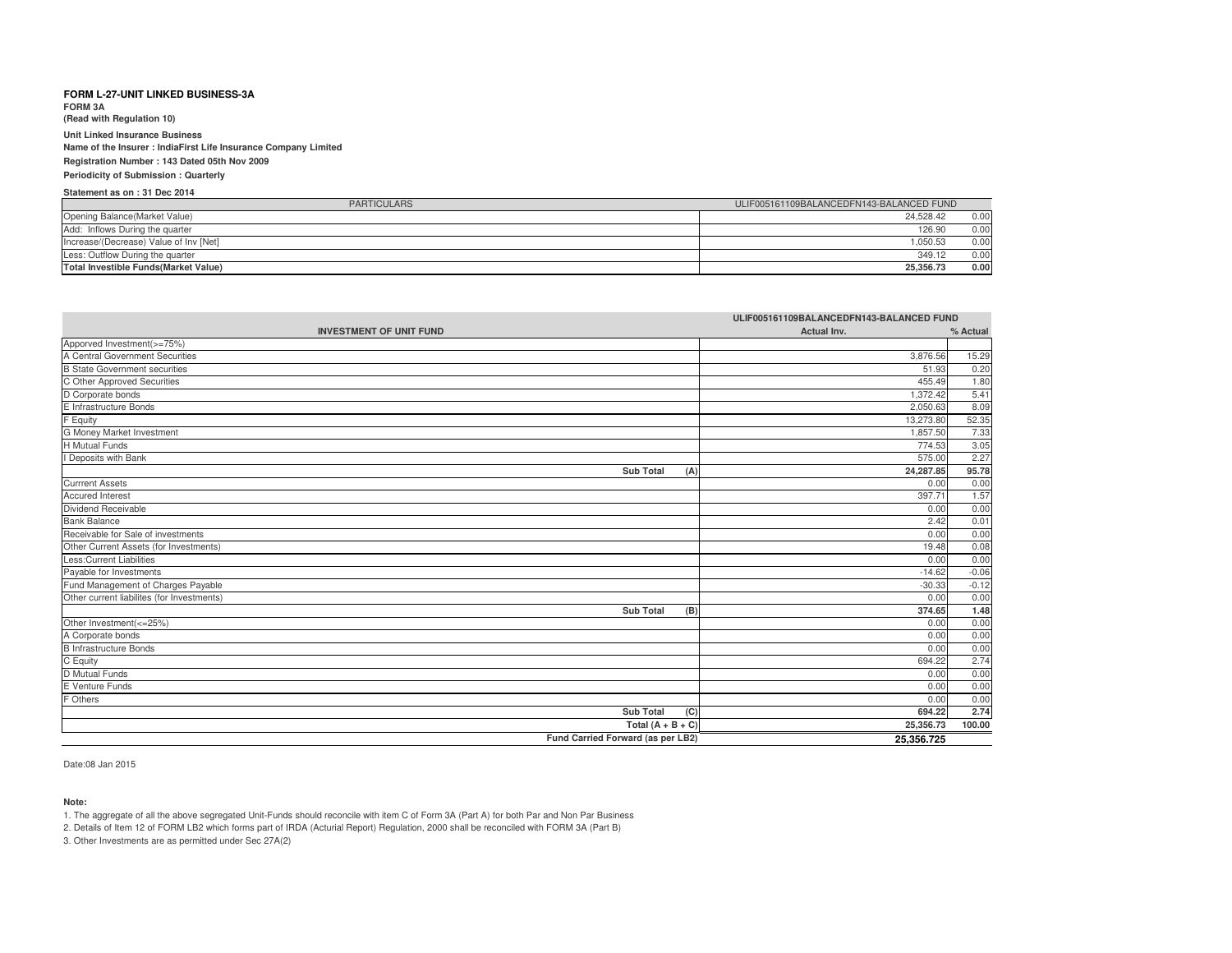**FORM 3A**

**(Read with Regulation 10)**

**Unit Linked Insurance Business Name of the Insurer : IndiaFirst Life Insurance Company LimitedRegistration Number : 143 Dated 05th Nov 2009**

**Periodicity of Submission : Quarterly**

### **Statement as on : 31 Dec 2014**

| <b>PARTICULARS</b>                           | ULIF006161109BALFUNDPEN143-Balanced Fund Pension |
|----------------------------------------------|--------------------------------------------------|
| Opening Balance (Market Value)               | 18.803.64<br>0.00                                |
| Add: Inflows During the quarter              | 122.87<br>0.00                                   |
| Increase/(Decrease) Value of Inv [Net]       | 0.00<br>799.95                                   |
| Less: Outflow During the quarter             | 0.00<br>400.80                                   |
| <b>Total Investible Funds (Market Value)</b> | 0.00<br>19.325.65                                |

| ULIF006161109BALFUNDPEN143-Balanced Fund Pension |             |          |
|--------------------------------------------------|-------------|----------|
| <b>INVESTMENT OF UNIT FUND</b>                   | Actual Inv. | % Actual |
| Apporved Investment(>=75%)                       |             |          |
| A Central Government Securities                  | 2,718.15    | 14.06    |
| <b>B</b> State Government securities             | 51.93       | 0.27     |
| C Other Approved Securities                      | 348.32      | 1.80     |
| D Corporate bonds                                | 1.144.81    | 5.92     |
| E Infrastructure Bonds                           | 1,870.56    | 9.68     |
| F Equity                                         | 10,065.43   | 52.08    |
| G Money Market Investment                        | 916.40      | 4.74     |
| <b>H</b> Mutual Funds                            | 358.99      | 1.86     |
| Deposits with Bank                               | 700.00      | 3.62     |
| <b>Sub Total</b><br>(A)                          | 18,174.59   | 94.04    |
| <b>Currrent Assets</b>                           | 0.00        | 0.00     |
| <b>Accured Interest</b>                          | 342.93      | 1.77     |
| Dividend Receivable                              | 0.00        | 0.00     |
| <b>Bank Balance</b>                              | 2.21        | 0.01     |
| Receivable for Sale of investments               | 0.00        | 0.00     |
| Other Current Assets (for Investments)           | 0.87        | 0.00     |
| <b>Less:Current Liabilities</b>                  | 0.00        | 0.00     |
| Payable for Investments                          | $-7.31$     | $-0.04$  |
| Fund Management of Charges Payable               | $-23.28$    | $-0.12$  |
| Other current liabilites (for Investments)       | $-89.39$    | $-0.46$  |
| Sub Total<br>(B)                                 | 226.03      | 1.17     |
| Other Investment(<=25%)                          | 0.00        | 0.00     |
| A Corporate bonds                                | 0.00        | 0.00     |
| <b>B</b> Infrastructure Bonds                    | 0.00        | 0.00     |
| C Equity                                         | 925.03      | 4.79     |
| D Mutual Funds                                   | 0.00        | 0.00     |
| E Venture Funds                                  | 0.00        | 0.00     |
| F Others                                         | 0.00        | 0.00     |
| <b>Sub Total</b><br>(C)                          | 925.03      | 4.79     |
| Total $(A + B + C)$                              | 19,325.65   | 100.00   |
| Fund Carried Forward (as per LB2)                | 19,325.654  |          |

Date:08 Jan 2015

#### **Note:**

1. The aggregate of all the above segregated Unit-Funds should reconcile with item C of Form 3A (Part A) for both Par and Non Par Business

2. Details of Item 12 of FORM LB2 which forms part of IRDA (Acturial Report) Regulation, 2000 shall be reconciled with FORM 3A (Part B)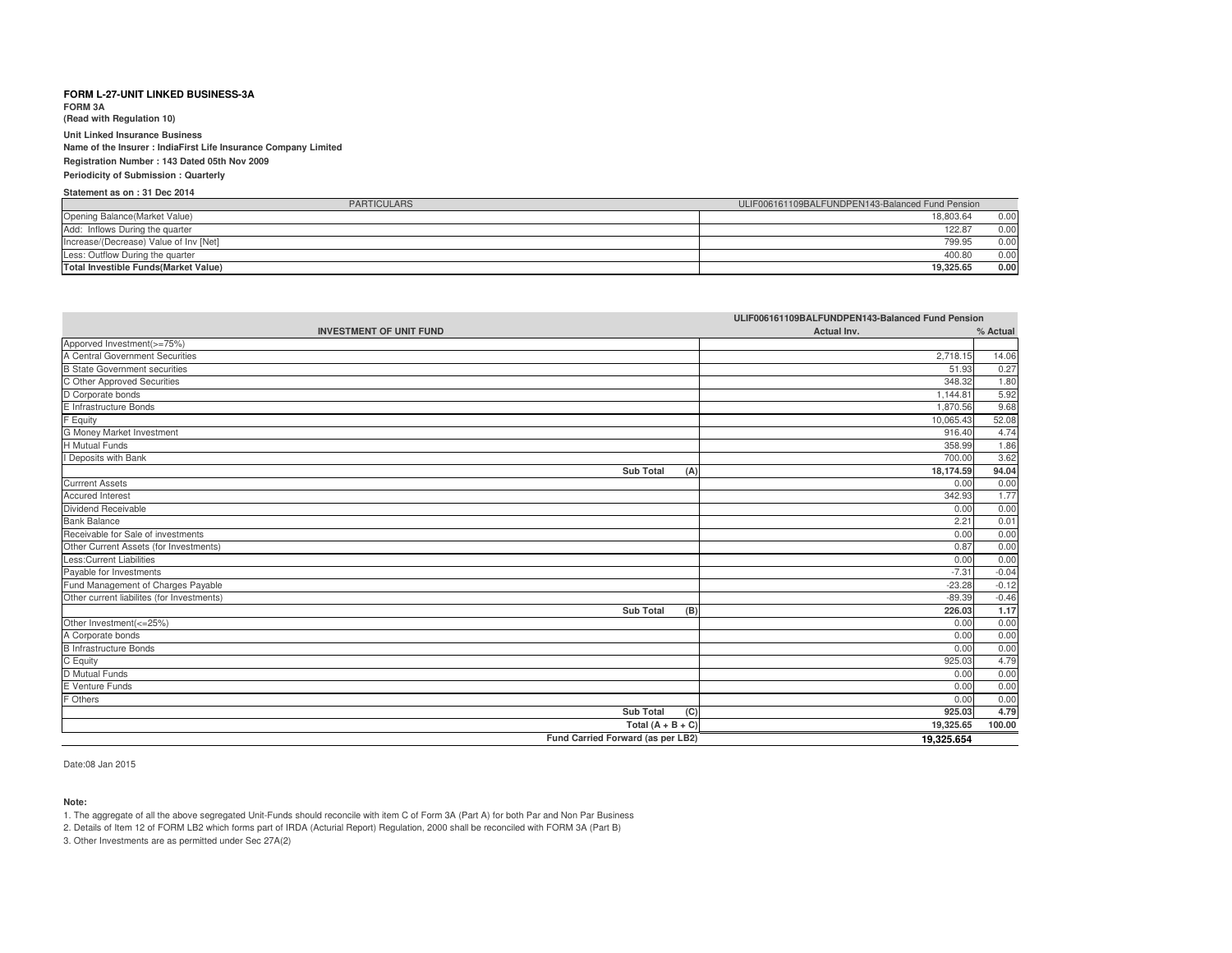**FORM 3A**

**(Read with Regulation 10)**

**Unit Linked Insurance Business Name of the Insurer : IndiaFirst Life Insurance Company LimitedRegistration Number : 143 Dated 05th Nov 2009Periodicity of Submission : Quarterly**

## **Statement as on : 31 Dec 2014**

| <b>PARTICULARS</b>                           | ULIF007161109LIQUIDFUND143-LIQUID FUND |
|----------------------------------------------|----------------------------------------|
| Opening Balance (Market Value)               | 0.00<br>8.31                           |
| Add: Inflows During the quarter              | 0.00<br>0.57                           |
| Increase/(Decrease) Value of Inv [Net]       | 0.00<br>0.14                           |
| Less: Outflow During the quarter             | 0.00<br>0.11                           |
| <b>Total Investible Funds (Market Value)</b> | 0.00<br>8.91                           |

| ULIF007161109LIQUIDFUND143-LIQUID FUND     |             |          |
|--------------------------------------------|-------------|----------|
| <b>INVESTMENT OF UNIT FUND</b>             | Actual Inv. | % Actual |
| Apporved Investment(>=75%)                 |             |          |
| A Central Government Securities            | 0.00        | 0.00     |
| <b>B State Government securities</b>       | 0.00        | 0.00     |
| C Other Approved Securities                | 0.00        | 0.00     |
| D Corporate bonds                          | 0.00        | 0.00     |
| E Infrastructure Bonds                     | 0.00        | 0.00     |
| F Equity                                   | 0.00        | 0.00     |
| G Money Market Investment                  | 8.40        | 94.23    |
| <b>H</b> Mutual Funds                      | 0.00        | 0.00     |
| I Deposits with Bank                       | 0.00        | 0.00     |
| <b>Sub Total</b><br>(A)                    | 8.40        | 94.23    |
| <b>Currrent Assets</b>                     | 0.00        | 0.00     |
| <b>Accured Interest</b>                    | 0.00        | 0.00     |
| Dividend Receivable                        | 0.00        | 0.00     |
| <b>Bank Balance</b>                        | 0.05        | 0.58     |
| Receivable for Sale of investments         | 0.00        | 0.00     |
| Other Current Assets (for Investments)     | 0.47        | 5.31     |
| <b>Less:Current Liabilities</b>            | 0.00        | 0.00     |
| Payable for Investments                    | 0.00        | 0.00     |
| Fund Management of Charges Payable         | $-0.01$     | $-0.11$  |
| Other current liabilites (for Investments) | 0.00        | 0.00     |
| <b>Sub Total</b><br>(B)                    | 0.51        | 5.77     |
| Other Investment(<=25%)                    | 0.00        | 0.00     |
| A Corporate bonds                          | 0.00        | 0.00     |
| <b>B</b> Infrastructure Bonds              | 0.00        | 0.00     |
| C Equity                                   | 0.00        | 0.00     |
| D Mutual Funds                             | 0.00        | 0.00     |
| E Venture Funds                            | 0.00        | 0.00     |
| F Others                                   | 0.00        | 0.00     |
| <b>Sub Total</b><br>(C)                    | 0.00        | 0.00     |
| Total $(A + B + C)$                        | 8.91        | 100.00   |
| Fund Carried Forward (as per LB2)          | 8.915       |          |

Date:08 Jan 2015

**Note:**

1. The aggregate of all the above segregated Unit-Funds should reconcile with item C of Form 3A (Part A) for both Par and Non Par Business

2. Details of Item 12 of FORM LB2 which forms part of IRDA (Acturial Report) Regulation, 2000 shall be reconciled with FORM 3A (Part B)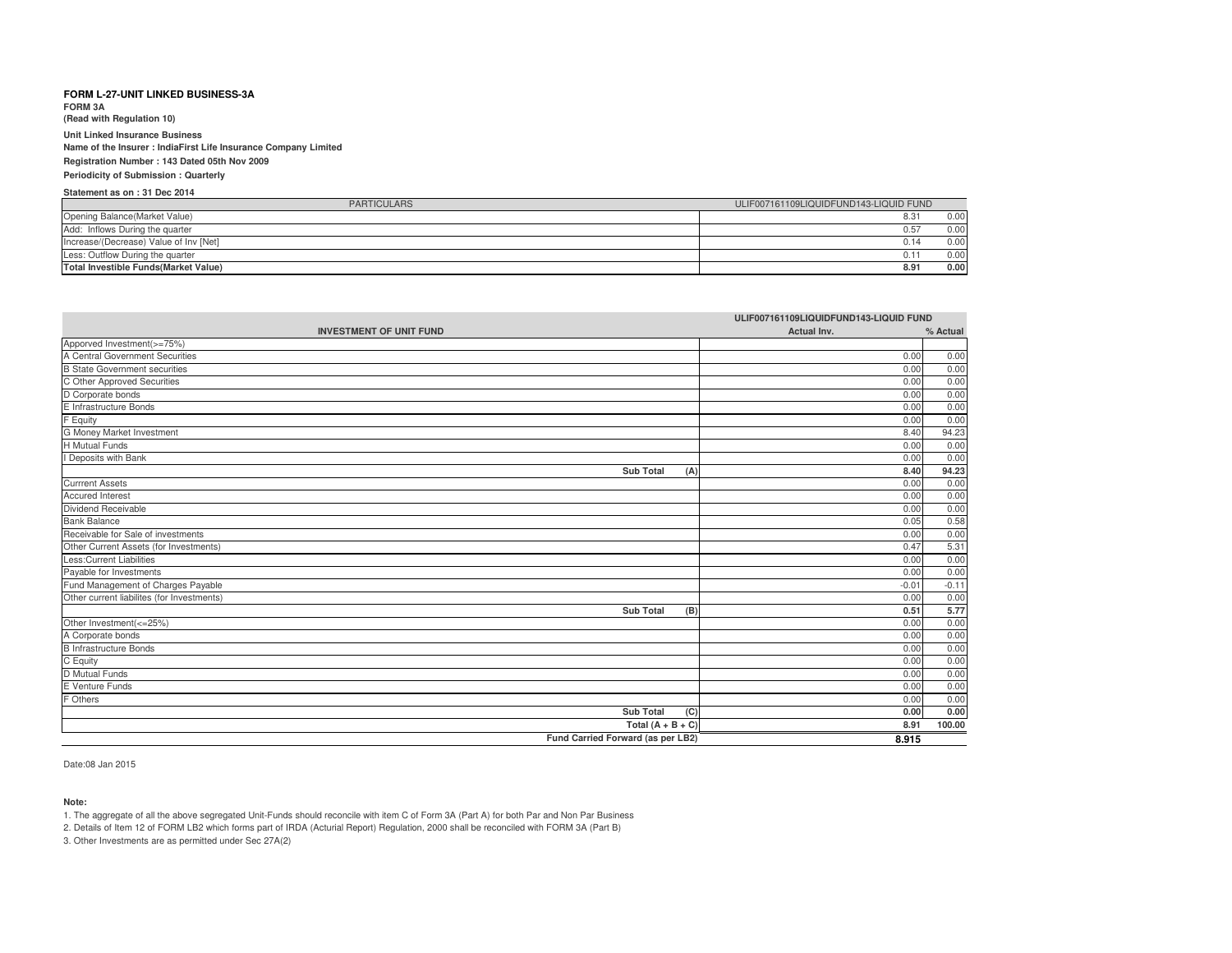**FORM 3A(Read with Regulation 10)**

**Unit Linked Insurance Business**

 **Name of the Insurer : IndiaFirst Life Insurance Company LimitedRegistration Number : 143 Dated 05th Nov 2009**

**Periodicity of Submission : Quarterly**

### **Statement as on : 31 Dec 2014**

| <b>PARTICULARS</b>                           | ULIF008161109LIQFUNDPEN143-LIQUID FUND PEN |  |
|----------------------------------------------|--------------------------------------------|--|
| Opening Balance (Market Value)               | 74.30<br>0.00                              |  |
| Add: Inflows During the quarter              | 0.00<br>0.42                               |  |
| Increase/(Decrease) Value of Inv [Net]       | 0.00<br>.24                                |  |
| Less: Outflow During the quarter             | 0.00<br>.51                                |  |
| <b>Total Investible Funds (Market Value)</b> | 74.46<br>0.00                              |  |

| ULIF008161109LIQFUNDPEN143-LIQUID FUND PEN |             |          |
|--------------------------------------------|-------------|----------|
| <b>INVESTMENT OF UNIT FUND</b>             | Actual Inv. | % Actual |
| Apporved Investment(>=75%)                 |             |          |
| A Central Government Securities            | 0.00        | 0.00     |
| <b>B</b> State Government securities       | 0.00        | 0.00     |
| C Other Approved Securities                | 0.00        | 0.00     |
| D Corporate bonds                          | 0.00        | 0.00     |
| E Infrastructure Bonds                     | 0.00        | 0.00     |
| F Equity                                   | 0.00        | 0.00     |
| G Money Market Investment                  | 73.50       | 98.71    |
| H Mutual Funds                             | 0.00        | 0.00     |
| I Deposits with Bank                       | 0.00        | 0.00     |
| <b>Sub Total</b><br>(A)                    | 73.50       | 98.71    |
| <b>Currrent Assets</b>                     | 0.00        | 0.00     |
| <b>Accured Interest</b>                    | 0.00        | 0.00     |
| Dividend Receivable                        | 0.00        | 0.00     |
| <b>Bank Balance</b>                        | 1.05        | 1.41     |
| Receivable for Sale of investments         | 0.00        | 0.00     |
| Other Current Assets (for Investments)     | 0.00        | 0.00     |
| <b>Less:Current Liabilities</b>            | 0.00        | 0.00     |
| Payable for Investments                    | 0.00        | 0.00     |
| Fund Management of Charges Payable         | $-0.09$     | $-0.12$  |
| Other current liabilites (for Investments) | 0.00        | 0.00     |
| <b>Sub Total</b><br>(B)                    | 0.96        | 1.29     |
| Other Investment(<=25%)                    | 0.00        | 0.00     |
| A Corporate bonds                          | 0.00        | 0.00     |
| <b>B</b> Infrastructure Bonds              | 0.00        | 0.00     |
| C Equity                                   | 0.00        | 0.00     |
| D Mutual Funds                             | 0.00        | 0.00     |
| E Venture Funds                            | 0.00        | 0.00     |
| F Others                                   | 0.00        | 0.00     |
| <b>Sub Total</b><br>(C)                    | 0.00        | 0.00     |
| Total $(A + B + C)$                        | 74.46       | 100.00   |
| Fund Carried Forward (as per LB2)          | 74.459      |          |

Date:08 Jan 2015

#### **Note:**

1. The aggregate of all the above segregated Unit-Funds should reconcile with item C of Form 3A (Part A) for both Par and Non Par Business

2. Details of Item 12 of FORM LB2 which forms part of IRDA (Acturial Report) Regulation, 2000 shall be reconciled with FORM 3A (Part B)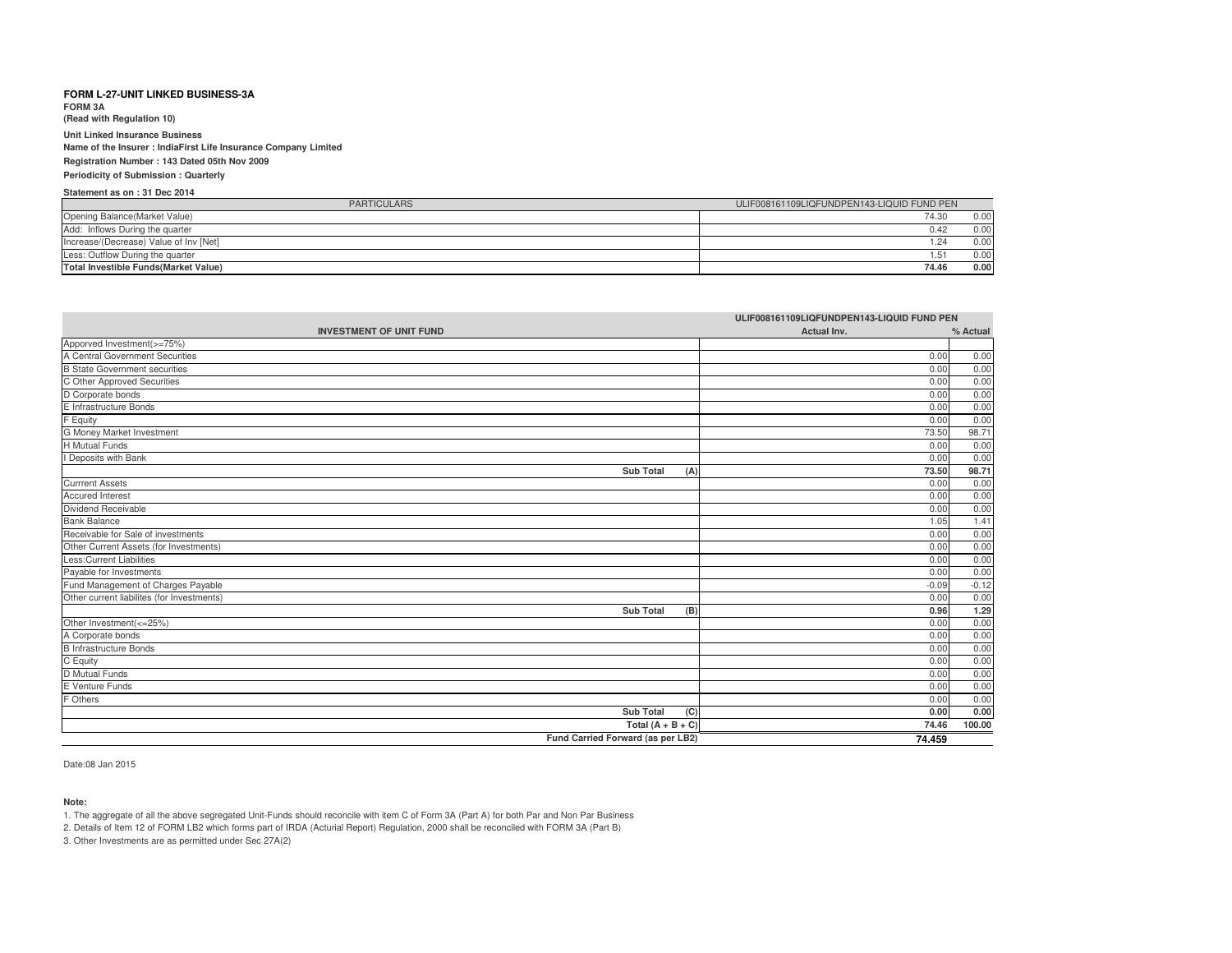**FORM 3A(Read with Regulation 10)**

**Unit Linked Insurance Business Name of the Insurer : IndiaFirst Life Insurance Company LimitedRegistration Number : 143 Dated 05th Nov 2009**

## **Periodicity of Submission : Quarterly**

### **Statement as on : 31 Dec 2014**

| <b>PARTICULARS</b>                     | ULIF009010910EQUTY1FUND143-EQUITY FUND 1 |      | ULIF010010910DEBT01FUND143-DEBT FUND |
|----------------------------------------|------------------------------------------|------|--------------------------------------|
| Opening Balance(Market Value)          | 75,155.31                                |      | 44,133.06                            |
| Add: Inflows During the quarter        | 2,295.32                                 |      | 2,980.60                             |
| Increase/(Decrease) Value of Inv [Net] | 2,870.98                                 | 0.0( | 2,312.52                             |
| Less: Outflow During the quarter       | 966.76                                   |      | 386.01                               |
| Total Investible Funds (Market Value)  | 79,354.86                                | 0.00 | 49,040.17                            |

|                                                                     | ULIF009010910EQUTY1FUND143-EQUITY FUND 1 |          | ULIF010010910DEBT01FUND143-DEBT FUND |
|---------------------------------------------------------------------|------------------------------------------|----------|--------------------------------------|
| <b>INVESTMENT OF UNIT FUND</b>                                      | Actual Inv.                              | % Actual | Actual Inv.                          |
| Apporved Investment(>=75%)<br>A Central Government Securities       |                                          |          |                                      |
|                                                                     | 0.00                                     | 0.00     | 19,957.45                            |
|                                                                     | 0.00                                     | 0.00     | 1,452.14                             |
| <b>B</b> State Government securities<br>C Other Approved Securities | 0.00                                     | 0.00     | 3,242.01                             |
| D Corporate bonds                                                   | 0.00                                     | 0.00     | 5,201.20                             |
| E Infrastructure Bonds                                              | 0.00                                     | 0.00     | 12,274.02                            |
| F Equity                                                            | 71,131.57                                | 89.64    | 0.00                                 |
| G Money Market Investment                                           | 4,482.30                                 | 5.65     | 1,461.30                             |
| H Mutual Funds                                                      | 192.92                                   | 0.24     | 0.57                                 |
| I Deposits with Bank                                                | 0.00                                     | 0.00     | 2,770.00                             |
| <b>Sub Total</b><br>(A)                                             | 75,806.78                                | 95.53    | 46,358.70                            |
| <b>Currrent Assets</b>                                              | 0.00                                     | 0.00     | 0.00                                 |
| <b>Accured Interest</b>                                             | 0.00                                     | 0.00     | 1,526.55                             |
| Dividend Receivable                                                 | 0.00                                     | 0.00     | 0.00                                 |
| Bank Balance<br>Receivable for Sale of investments                  | 3.11                                     | 0.00     | 1.31                                 |
|                                                                     | 0.00                                     | 0.00     | 994.98                               |
| Other Current Assets (for Investments)                              | 231.35                                   | 0.29     | 220.52                               |
| Less:Current Liabilities                                            | 0.00                                     | 0.00     | 0.00                                 |
| Payable for Investments                                             | $-58.48$                                 | $-0.07$  | 0.00                                 |
| Fund Management of Charges Payable                                  | $-101.35$                                | $-0.13$  | $-61.89$                             |
| Other current liabilites (for Investments)                          | $-2.45$                                  | 0.00     | 0.00                                 |
| <b>Sub Total</b><br>(B)                                             | 72.19                                    | 0.09     | 2,681.47                             |
| Other Investment(<=25%)                                             | 0.00                                     | 0.00     | 0.00                                 |
| A Corporate bonds                                                   | 0.00                                     | 0.00     | 0.00                                 |
| <b>B</b> Infrastructure Bonds                                       | 0.00                                     | 0.00     | 0.00                                 |
|                                                                     | 3,475.88                                 | 4.38     | 0.00                                 |
| C Equity<br>D Mutual Funds<br>E Venture Funds                       | 0.00                                     | 0.00     | 0.00                                 |
|                                                                     | 0.00                                     | 0.00     | 0.00                                 |
| F Others                                                            | 0.00                                     | 0.00     | 0.00                                 |
| Sub Total<br>(C)                                                    | 3,475.88                                 | 4.38     | 0.00                                 |
| Total $(A + B + C)$                                                 | 79,354.86                                | 100.00   | 49,040.17                            |
| Fund Carried Forward (as per LB2)                                   | 79,354.856                               |          | 49,040.168                           |

Date:08 Jan 2015

### **Note:**

1. The aggregate of all the above segregated Unit-Funds should reconcile with item C of Form 3A (Part A) for both Par and Non Par Business

2. Details of Item 12 of FORM LB2 which forms part of IRDA (Acturial Report) Regulation, 2000 shall be reconciled with FORM 3A (Part B)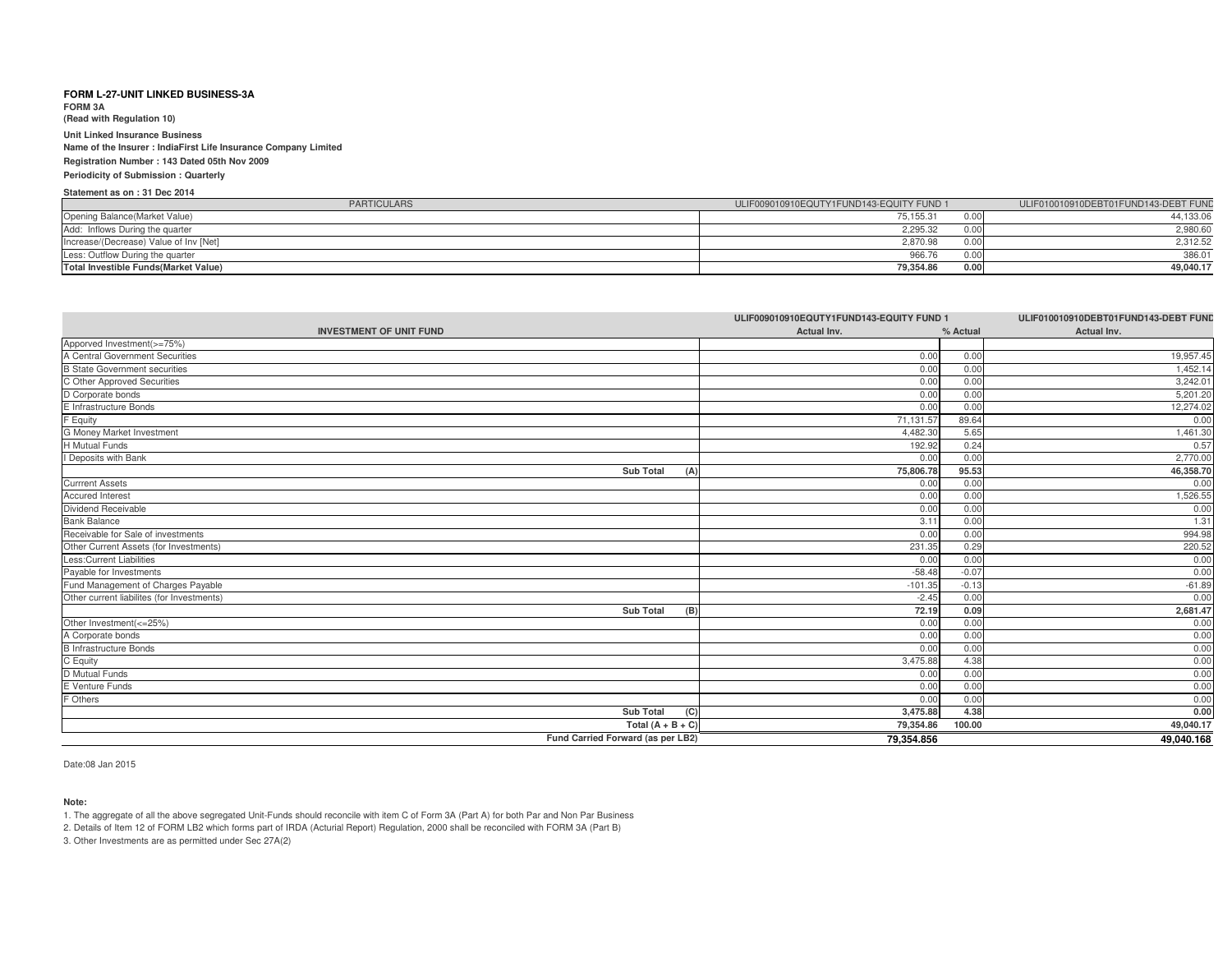**FORM 3A**

**(Read with Regulation 10)**

**Unit Linked Insurance BusinessName of the Insurer : IndiaFirst Life Insurance Company Limited**

**Registration Number : 143 Dated 05th Nov 2009Periodicity of Submission : Quarterly**

# **Statement as on : 31 Dec 2014**

| <b>PARTICULARS</b>                           |      | ULIF011010910BALAN1FUND143-Balanced Fund 1 |
|----------------------------------------------|------|--------------------------------------------|
| Opening Balance (Market Value)               | 0.00 | 42.276.25<br>0.00                          |
| Add: Inflows During the quarter              | 0.00 | 866.16<br>0.00                             |
| Increase/(Decrease) Value of Inv [Net]       | 0.00 | 794.58<br>0.00                             |
| Less: Outflow During the quarter             | 0.00 | 330.13<br>0.00                             |
| <b>Total Investible Funds (Market Value)</b> | 0.00 | 0.00<br>44.606.87                          |

| ULIF011010910BALAN1FUND143-Balanced Fund 1<br>11 |          |             |          |
|--------------------------------------------------|----------|-------------|----------|
| <b>INVESTMENT OF UNIT FUND</b>                   | % Actual | Actual Inv. | % Actual |
| Apporved Investment(>=75%)                       |          |             |          |
| A Central Government Securities                  | 40.70    | 5.962.79    | 13.37    |
| <b>B State Government securities</b>             | 2.96     | 103.85      | 0.23     |
| C Other Approved Securities                      | 6.61     | 1.500.44    | 3.36     |
| D Corporate bonds                                | 10.61    | 1.663.33    | 3.73     |
| E Infrastructure Bonds                           | 25.03    | 4.499.38    | 10.09    |
| F Equity                                         | 0.00     | 22,958.25   | 51.47    |
| <b>G Money Market Investment</b>                 | 2.98     | 3.441.70    | 7.72     |
| <b>H</b> Mutual Funds                            | 0.00     | 1.029.80    | 2.31     |
| I Deposits with Bank                             | 5.65     | 1.350.00    | 3.03     |
| <b>Sub Total</b><br>(A)                          | 94.53    | 42,509.54   | 95.30    |
| <b>Currrent Assets</b>                           | 0.00     | 0.00        | 0.00     |
| <b>Accured Interest</b>                          | 3.11     | 767.40      | 1.72     |
| Dividend Receivable                              | 0.00     | 0.00        | 0.00     |
| <b>Bank Balance</b>                              | 0.00     | 2.88        | 0.01     |
| Receivable for Sale of investments               | 2.03     | 0.00        | 0.00     |
| Other Current Assets (for Investments)           | 0.45     | 52.78       | 0.12     |
| <b>Less:Current Liabilities</b>                  | 0.00     | 0.00        | 0.00     |
| Payable for Investments                          | 0.00     | $-21.93$    | $-0.05$  |
| Fund Management of Charges Payable               | $-0.13$  | $-57.20$    | $-0.13$  |
| Other current liabilites (for Investments)       | 0.00     | 0.00        | 0.00     |
| <b>Sub Total</b><br>(B)                          | 5.47     | 743.93      | 1.67     |
| Other Investment(<=25%)                          | 0.00     | 0.00        | 0.00     |
| A Corporate bonds                                | 0.00     | 0.00        | 0.00     |
| <b>B</b> Infrastructure Bonds                    | 0.00     | 0.00        | 0.00     |
| C Equity                                         | 0.00     | 1,353.39    | 3.03     |
| D Mutual Funds                                   | 0.00     | 0.00        | 0.00     |
| E Venture Funds                                  | 0.00     | 0.00        | 0.00     |
| F Others                                         | 0.00     | 0.00        | 0.00     |
| <b>Sub Total</b><br>(C)                          | 0.00     | 1,353.39    | 3.03     |
| Total $(A + B + C)$                              | 100.00   | 44,606.87   | 100.00   |
| Fund Carried Forward (as per LB2)                |          | 44.606.865  |          |

Date:08 Jan 2015

**Note:**

1. The aggregate of all the above segregated Unit-Funds should reconcile with item C of Form 3A (Part A) for both Par and Non Par Business

2. Details of Item 12 of FORM LB2 which forms part of IRDA (Acturial Report) Regulation, 2000 shall be reconciled with FORM 3A (Part B)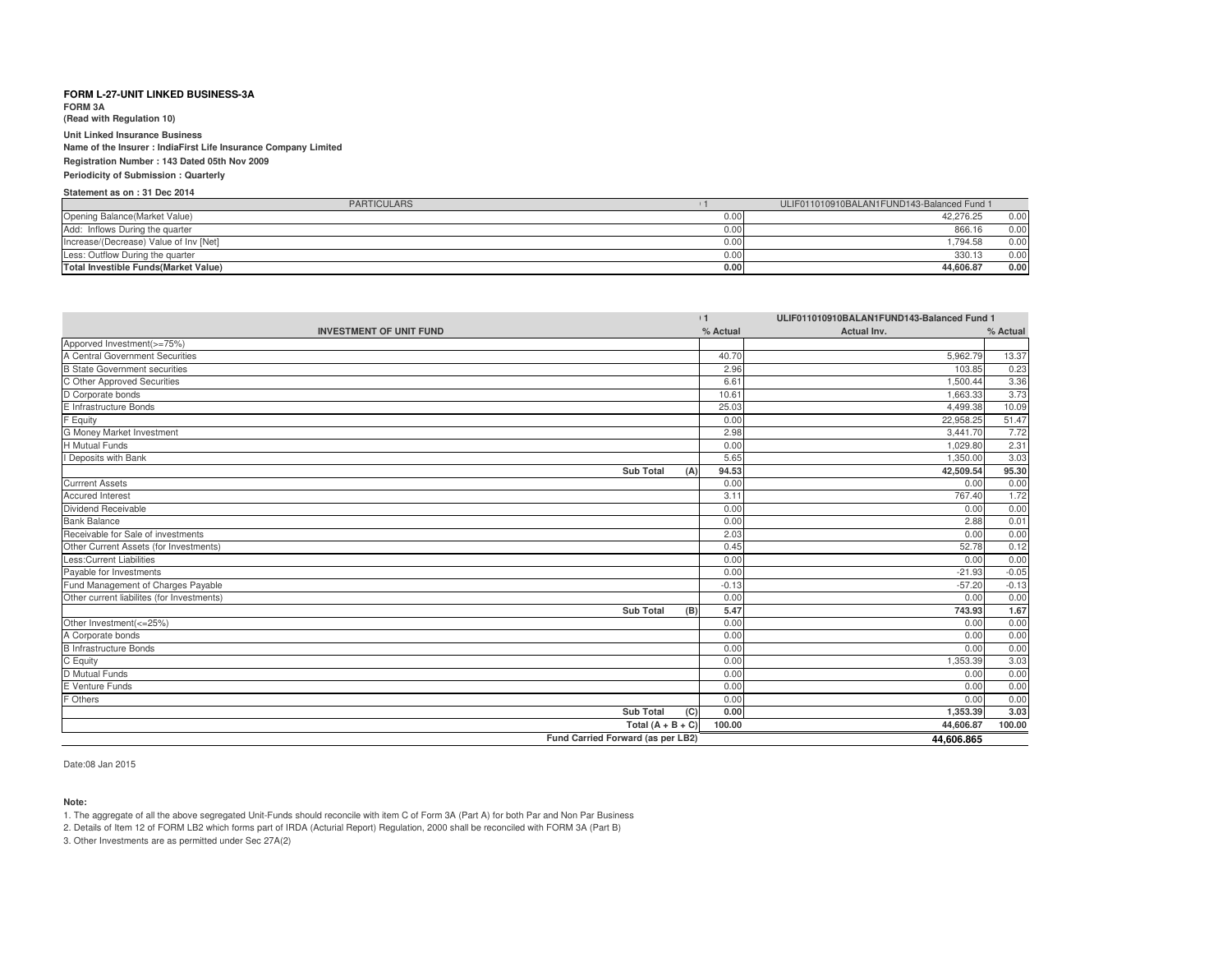**FORM 3A**

**(Read with Regulation 10)**

**Unit Linked Insurance Business Name of the Insurer : IndiaFirst Life Insurance Company LimitedRegistration Number : 143 Dated 05th Nov 2009**

**Periodicity of Submission : Quarterly**

### **Statement as on : 31 Dec 2014**

| <b>PARTICULARS</b>                           | ULIF012010910INDTRAFUND143-INDEX TRACKER FUND |  |
|----------------------------------------------|-----------------------------------------------|--|
| Opening Balance (Market Value)               | .690.81<br>0.00                               |  |
| Add: Inflows During the quarter              | 0.00<br>42.70                                 |  |
| Increase/(Decrease) Value of Inv [Net]       | 57.88<br>0.00                                 |  |
| Less: Outflow During the quarter             | 58.7<br>0.0(                                  |  |
| <b>Total Investible Funds (Market Value)</b> | 1.732.62<br>0.00                              |  |

| ULIF012010910INDTRAFUND143-INDEX TRACKER FUND      |             |          |
|----------------------------------------------------|-------------|----------|
| <b>INVESTMENT OF UNIT FUND</b>                     | Actual Inv. | % Actual |
| Apporved Investment(>=75%)                         |             |          |
| A Central Government Securities                    | 0.00        | 0.00     |
| <b>B State Government securities</b>               | 0.00        | 0.00     |
| C Other Approved Securities                        | 0.00        | 0.00     |
| D Corporate bonds                                  | 0.00        | 0.00     |
| E Infrastructure Bonds                             | 0.00        | 0.00     |
| F Equity                                           | 1,630.53    | 94.11    |
| <b>G Money Market Investment</b><br>H Mutual Funds | 24.90       | 1.44     |
|                                                    | 0.00        | 0.00     |
| I Deposits with Bank                               | 0.00        | 0.00     |
| <b>Sub Total</b><br>(A)                            | 1,655.43    | 95.54    |
| <b>Currrent Assets</b>                             | 0.00        | 0.00     |
| Accured Interest                                   | 0.00        | 0.00     |
| Dividend Receivable                                | 0.00        | 0.00     |
| <b>Bank Balance</b>                                | 0.14        | 0.01     |
| Receivable for Sale of investments                 | 0.00        | 0.00     |
| Other Current Assets (for Investments)             | 0.55        | 0.03     |
| <b>Less:Current Liabilities</b>                    | 0.00        | 0.00     |
| Payable for Investments                            | 0.00        | 0.00     |
| Fund Management of Charges Payable                 | $-2.26$     | $-0.13$  |
| Other current liabilites (for Investments)         | 0.00        | 0.00     |
| <b>Sub Total</b><br>(B)                            | $-1.57$     | $-0.09$  |
| Other Investment(<=25%)                            | 0.00        | 0.00     |
| A Corporate bonds                                  | 0.00        | 0.00     |
| <b>B</b> Infrastructure Bonds                      | 0.00        | 0.00     |
| C Equity                                           | 78.76       | 4.55     |
| D Mutual Funds                                     | 0.00        | 0.00     |
| E Venture Funds                                    | 0.00        | 0.00     |
| F Others                                           | 0.00        | 0.00     |
| <b>Sub Total</b><br>(C)                            | 78.76       | 4.55     |
| Total $(A + B + C)$                                | 1,732.62    | 100.00   |
| Fund Carried Forward (as per LB2)                  | 1.732.623   |          |

Date:08 Jan 2015

#### **Note:**

1. The aggregate of all the above segregated Unit-Funds should reconcile with item C of Form 3A (Part A) for both Par and Non Par Business

2. Details of Item 12 of FORM LB2 which forms part of IRDA (Acturial Report) Regulation, 2000 shall be reconciled with FORM 3A (Part B)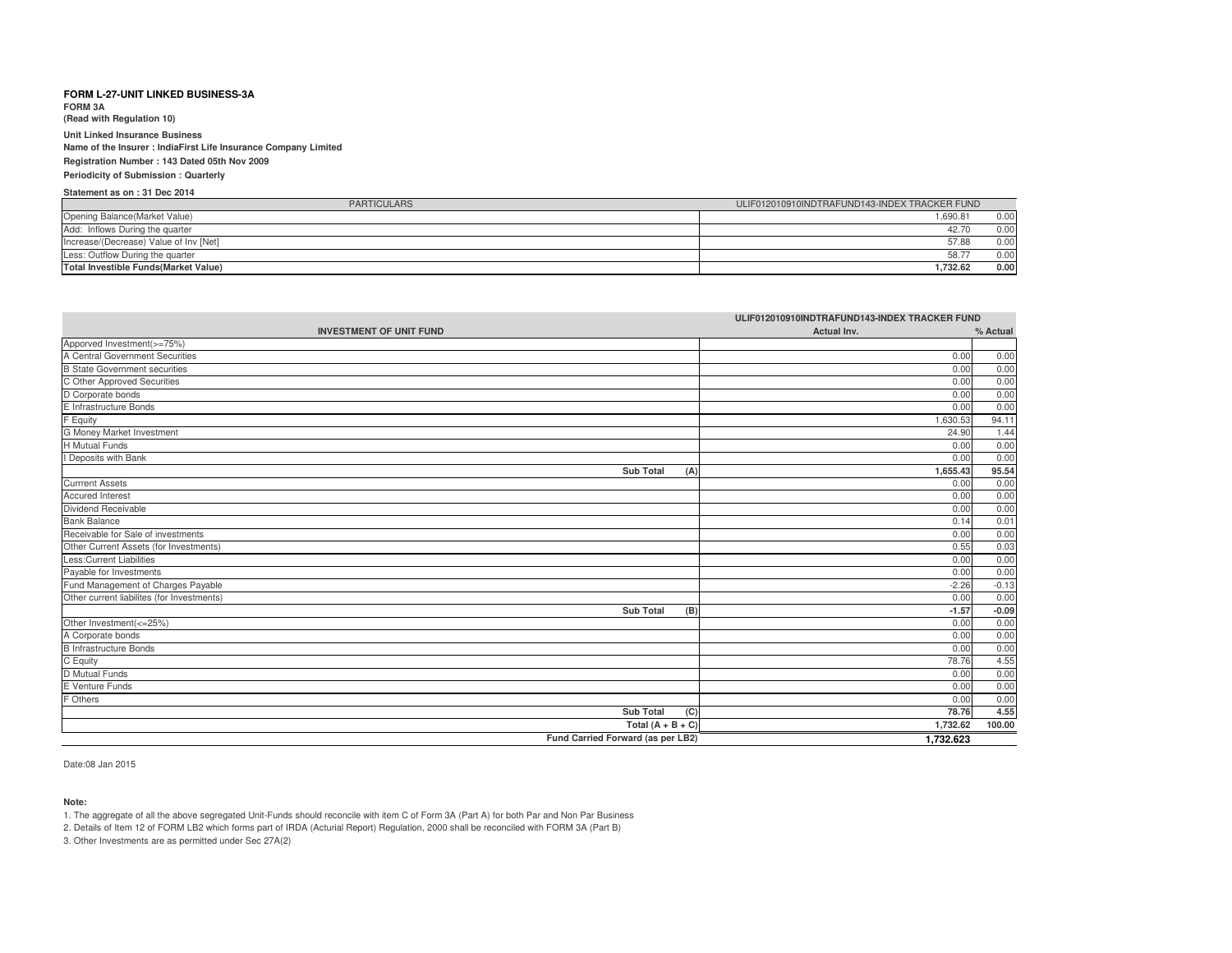**FORM 3A**

**(Read with Regulation 10)**

**Unit Linked Insurance Business Name of the Insurer : IndiaFirst Life Insurance Company LimitedRegistration Number : 143 Dated 05th Nov 2009Periodicity of Submission : Quarterly**

# **Statement as on : 31 Dec 2014**

| <b>PARTICULARS</b>                           | ULIF013010910VALUEFUND0143-VALUE FUND |  |
|----------------------------------------------|---------------------------------------|--|
| Opening Balance(Market Value)                | 1.069.36<br>0.00                      |  |
| Add: Inflows During the quarter              | 70.96<br>0.00                         |  |
| Increase/(Decrease) Value of Inv [Net]       | 0.00<br>44.09                         |  |
| Less: Outflow During the quarter             | 0.00<br>20.44                         |  |
| <b>Total Investible Funds (Market Value)</b> | 0.00<br>1.163.96                      |  |

| ULIF013010910VALUEFUND0143-VALUE FUND       |             |          |
|---------------------------------------------|-------------|----------|
| <b>INVESTMENT OF UNIT FUND</b>              | Actual Inv. | % Actual |
| Apporved Investment(>=75%)                  |             |          |
| A Central Government Securities             | 0.00        | 0.00     |
| <b>B</b> State Government securities        | 0.00        | 0.00     |
| C Other Approved Securities                 | 0.00        | 0.00     |
| D Corporate bonds                           | 0.00        | 0.00     |
| E Infrastructure Bonds                      | 0.00        | 0.00     |
| F Equity                                    | 984.30      | 84.56    |
| G Money Market Investment                   | 79.80       | 6.86     |
| <b>H</b> Mutual Funds                       | 0.05        | 0.00     |
| I Deposits with Bank                        | 0.00        | 0.00     |
| <b>Sub Total</b><br>(A)                     | 1,064.14    | 91.42    |
| <b>Currrent Assets</b>                      | 0.00        | 0.00     |
| Accured Interest                            | 0.00        | 0.00     |
| Dividend Receivable                         | 0.00        | 0.00     |
| <b>Bank Balance</b>                         | 0.12        | 0.01     |
| Receivable for Sale of investments          | 0.00        | 0.00     |
| Other Current Assets (for Investments)      | 3.40        | 0.29     |
| <b>Less:Current Liabilities</b>             | 0.00        | 0.00     |
| Payable for Investments                     | $-5.71$     | $-0.49$  |
| Fund Management of Charges Payable          | $-1.48$     | $-0.13$  |
| Other current liabilites (for Investments)  | 0.00        | 0.00     |
| <b>Sub Total</b><br>(B)                     | $-3.68$     | $-0.32$  |
| Other Investment(<=25%)                     | 0.00        | 0.00     |
| A Corporate bonds<br>B Infrastructure Bonds | 0.00        | 0.00     |
|                                             | 0.00        | 0.00     |
| C Equity                                    | 103.50      | 8.89     |
| D Mutual Funds                              | 0.00        | 0.00     |
| E Venture Funds                             | 0.00        | 0.00     |
| F Others                                    | 0.00        | 0.00     |
| <b>Sub Total</b><br>(C)                     | 103.50      | 8.89     |
| Total $(A + B + C)$                         | 1,163.96    | 100.00   |
| Fund Carried Forward (as per LB2)           | 1,163.963   |          |

Date:08 Jan 2015

**Note:**

1. The aggregate of all the above segregated Unit-Funds should reconcile with item C of Form 3A (Part A) for both Par and Non Par Business

2. Details of Item 12 of FORM LB2 which forms part of IRDA (Acturial Report) Regulation, 2000 shall be reconciled with FORM 3A (Part B)